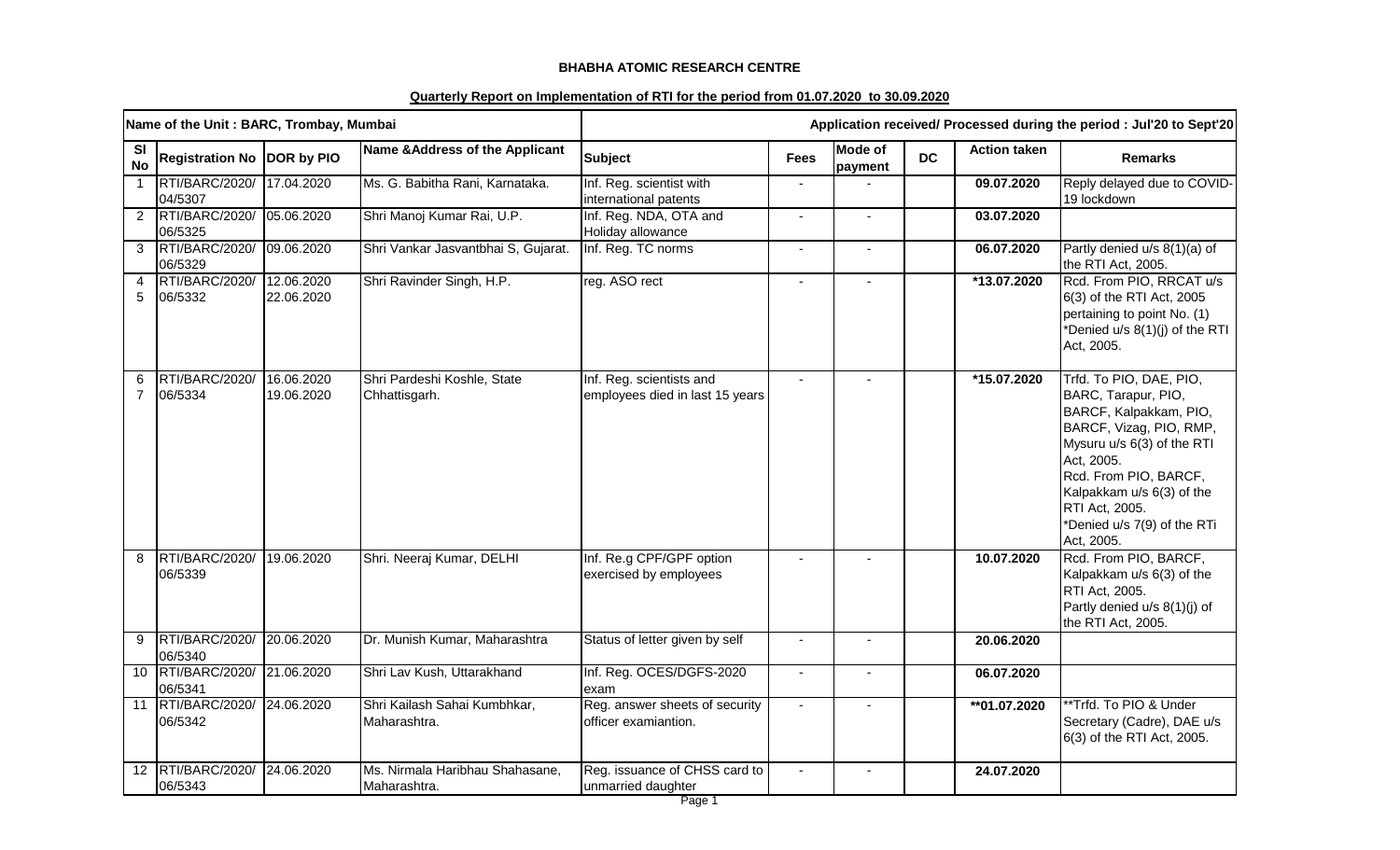| <b>SI</b><br><b>No</b> | Registration No DOR by PIO   |            | Name & Address of the Applicant         | <b>Subject</b>                                              | <b>Fees</b>     | Mode of<br>payment    | <b>DC</b> | <b>Action taken</b> | <b>Remarks</b>                                                                                                                   |
|------------------------|------------------------------|------------|-----------------------------------------|-------------------------------------------------------------|-----------------|-----------------------|-----------|---------------------|----------------------------------------------------------------------------------------------------------------------------------|
| 13                     | RTI/BARC/2020/<br>06/5344    | 27.06.2020 | Dr. Munish Kumar, Maharashtra           | Reg. SO/F to SO/G promotion<br>interview                    |                 |                       |           | 08.07.2020          | Partly denied u/s 8(1)(j) of<br>the RTI Act, 2005.                                                                               |
|                        | 14 RTI/BARC/2020/<br>06/5345 | 28.06.2020 | Shri Gourav Saha, West Bengal.          | Inf. Reg. Advt. No. 1/2019-R-III                            | $\blacksquare$  | $\blacksquare$        |           | 13.07.2020          |                                                                                                                                  |
|                        | 15 RTI/BARC/2020/<br>06/5346 | 29.06.2020 | Shri Rohit Kumar D, Rajasthan.          | Details reg. Advt. No. 4/93(R-II)                           | $\sim$          |                       |           | 24.07.2020          | Partly denied u/s 8(1)(j) of<br>the RTI Act, 2005.                                                                               |
|                        | 16 RTI/BARC/2020/<br>06/5347 | 30.06.2020 | Shri Arvind Meena, Rajasthan.           | Inf. Re.g Stipendiary Tranee<br>CAT I 2018- Mech. Eng. (ST) | $\blacksquare$  | $\blacksquare$        |           | 24.07.2020          | Partly denied u/s 2(f) of the<br>RTI Act, 2005.                                                                                  |
| 17                     | RTI/BARC/2020/<br>07/5348    | 03.07.2020 | Shri Vithobha Kankhar, Maharashtra.     | Inf. Reg. nomination                                        |                 | Online                |           | 31.07.2020          |                                                                                                                                  |
|                        | 18 RTI/BARC/2020/<br>07/5349 | 04.07.2020 | Shri Amarendra Dwivedi, U.P.            | Reg. result of online exam                                  | $\overline{a}$  | Online                |           | 09.07.2020          |                                                                                                                                  |
|                        | 19 RTI/BARC/2020/<br>07/5350 | 04.07.2020 | Shri Mukesh Kumar Yadav,<br>Maharashtra | Inf. Reg. capacity of BARC<br>Hospital                      |                 | Online                |           | 27.07.2020          |                                                                                                                                  |
| $\overline{20}$        | RTI/BARC/2020/<br>07/5351    | 04.07.2020 | Shri Mukesh Kumar Yadav,<br>Maharashtra | Inf. Reg. Nurse duty                                        | $\blacksquare$  | Online                |           | 29.07.2020          |                                                                                                                                  |
| $\overline{21}$        | RTI/BARC/2020/<br>07/5352    | 06.07.2020 | Shri Abhishek Arjaria, MP.              | Inf. Reg. APAR gradings of<br>SO/C to SO/G                  | $\overline{a}$  | Paid at<br><b>DAE</b> |           | *27.07.2020         | Rcd. From PIO, DAE u/s 6(3)<br>of the RTI Act, 2005<br>pertaining to point No. (1).<br>*Denied u/s 7(9) of the RTI<br>Act, 2005. |
| 22                     | RTI/BARC/2020/<br>07/5353    | 06.07.2020 | Shri B V Bavbande, Maharashtra.         | Inf. Reg DAE circular dtd. Jan<br>1967                      |                 | Online                |           | **15.07.2020        | **Trfd to PIO, DAE u/s 6(3) of<br>the RTI Act, 2005.                                                                             |
| 23                     | RTI/BARC/2020/<br>07/5354    | 06.07.2020 | Shri Pravin Mehta, Maharashtra.         | Inf. Reg. tender                                            | $\blacksquare$  | Online                |           | 10.07.2020          |                                                                                                                                  |
|                        | 24 RTI/BARC/2020/<br>07/5355 | 06.07.2020 | Shri Nenavath Mahendar, Telangana.      | Inf. Re.g Advt. No. 1/2018-R-I<br>for CAT 1                 | $\blacksquare$  | Online                |           | 24.07.2020          | Partly denied u/s 2(f) of the<br>RTI Act, 2005.                                                                                  |
| 25                     | RTI/BARC/2020/<br>07/5356    | 06.07.2020 | Shri Anand G R, 637, Tamil Nadu.        | Inf. Rer. Rect. Of SO through<br><b>OCES</b>                | $\overline{10}$ | <b>IPO</b>            |           | 21.07.2020          |                                                                                                                                  |
| 26                     | RTI/BARC/2020/<br>07/5357    | 06.07.2020 | Shri D K Ravikul, Rajasthan.            | TC orders reg additional higher<br>qual.                    | $\blacksquare$  | Online                |           | 29.07.2020          | Rcd. From CPIO, NPCIL u/s<br>6(3) of the RTI Act, 2005<br>pertaining to point Nos. 4,5 &<br>8.                                   |
| 27                     | RTI/BARC/2020/<br>07/5358    | 06.07.2020 | Shri Jitendra Dongre, Gujarat.          | Inf. Re.g presecribed<br>substance under AE Act             | 10              | $\overline{1}$        |           | **09.07.2020        | **Trfd. To PIO, AMD,<br>Hyderabad and PIO, AERB,<br>Mumbai u/s 6(3) of the RTI<br>Act, 2005.                                     |
| 28                     | RTI/BARC/2020/<br>07/5359    | 06.07.2020 | Shri Nirmal Kumar, Bihar.               | Inf. Reg. BRNS projects                                     | $\overline{20}$ | $\overline{1}$        |           | *27.07.2020         | *Denied u/s 8(1)(d) & 8(1)(e)<br>of the RTI Act, 2005.                                                                           |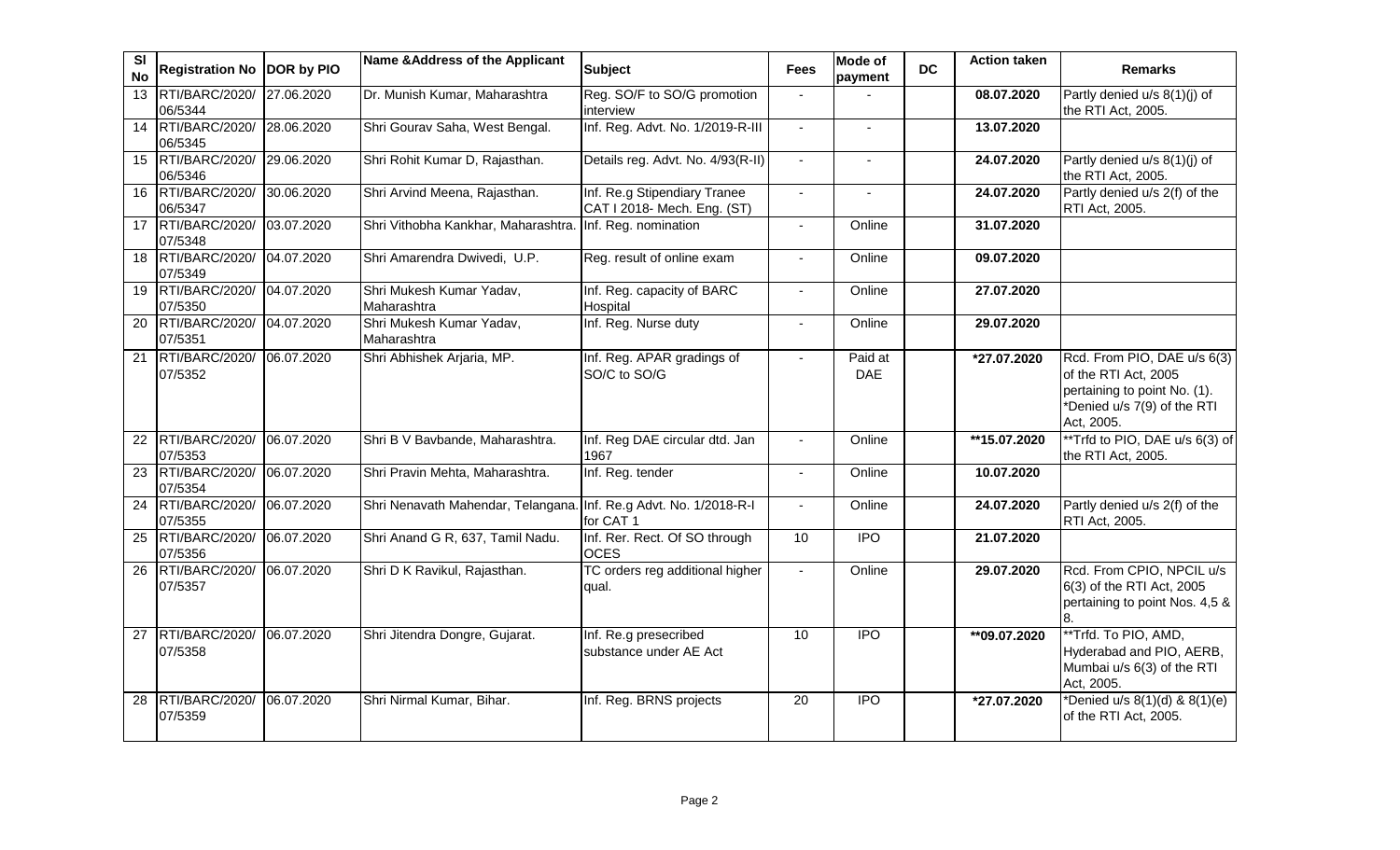| <b>SI</b><br><b>No</b> | Registration No DOR by PIO       |            | Name & Address of the Applicant         | <b>Subject</b>                                                                              | <b>Fees</b>              | <b>Mode of</b><br>payment | <b>DC</b> | <b>Action taken</b> | <b>Remarks</b>                                                                                                                                                                         |
|------------------------|----------------------------------|------------|-----------------------------------------|---------------------------------------------------------------------------------------------|--------------------------|---------------------------|-----------|---------------------|----------------------------------------------------------------------------------------------------------------------------------------------------------------------------------------|
| $\overline{29}$        | <b>RTI/BARC/2020/</b><br>07/5360 | 06.07.2020 | Shri Vikas Kumar, Rajasthan.            |                                                                                             | $\blacksquare$           | Online                    |           | *17.07.2020         | Rcd. From PIO, National<br>Human Rights Commission<br>u/s 6(3) of the RTi Act, 2005<br>pertaining to point No. (4) of<br>the application.<br>*Denied u/s 2(f) of the RTI<br>Act, 2005. |
| 30                     | RTI/BARC/2020/<br>07/5361        | 08.07.2020 | Shri Neilansh Saxena, U.P.              | Inf reg OCES/ DGFS-2020<br>result                                                           |                          | Online                    |           | 15.07.2020          |                                                                                                                                                                                        |
| 31                     | RTI/BARC/2020/<br>07/5362        | 08.07.2020 | Shri A.S. Ramkumar,<br>Telangana.       | Inf. Reg. seniority roll of SO<br>category                                                  |                          | Online                    |           | 27.07.2020          | Rcd. From US(Cadre) &<br>CPIO, DAE u/s 6(3) of the<br>RTI Act, 2005 pertaining to<br>point Nos. 5 to 7                                                                                 |
|                        | 32 RTI/BARC/2020/<br>07/5363     | 08.07.2020 | Shri Pardeshi Koshle, Chhattisgarh.     | Inf. Reg. BARC employees                                                                    |                          | Online                    |           | 17.07.2020          | Rcd. From PIO, DAE u/s 6(3)<br>of the RTI Act, 2005.<br>Partly denied u/s 8(1)(j) of<br>the RTI Act, 2005.                                                                             |
| 33                     | RTI/BARC/2020/<br>07/5364        | 08.07.2020 | Shri. B. R. Patel, Gujarat              | Inf. Reg. Expression of Interst<br>(EOI) & Schedule of rate of<br>multispeciality hospital. |                          | Online                    |           | 07.08.2020          | Rcd. From PIO, DAE u/s 6(3)<br>of the RTI Act, 2005.                                                                                                                                   |
| 34                     | RTI/BARC/2020/<br>07/5365        | 11.07.2020 | Shri P. N. Isherrao, Maharashtra        | Inf. Reg. BARC employee                                                                     |                          | Online                    |           | 17.07.2020          | Partly denied u/s 8(1)(j) of<br>the RTI Act, 2005.                                                                                                                                     |
| 35                     | RTI/BARC/2020/<br>07/5366        | 13.07.2020 | Shri Sushil Kumar, Telangana.           | Inf. Reg. permission for UPSC<br>examination                                                |                          | Online                    |           | *05.08.2020         | *Denied u/s 2(f) of the RTI<br>Act, 2005.                                                                                                                                              |
| 36                     | RTI/BARC/2020/<br>07/5367        | 14.07.2020 | Shri Pravin Mehta, Maharashtra.         | Inf. Reg. tender                                                                            | $\overline{\phantom{a}}$ | Online                    |           | *30.07.2020         | *Denied u/s 8(1)(e) of the RTI<br>Act, 2005.                                                                                                                                           |
| 37                     | RTI/BARC/2020/<br>07/5368        | 14.07.2020 | Shri Sahibjot Singh, Punjab.            | Inf. Reg. OCES/DGFS-2020                                                                    |                          | Online                    |           | 31.07.2020          |                                                                                                                                                                                        |
| 38                     | RTI/BARC/2020/<br>07/5369        | 14.07.2020 | Shri Ashish Gupta, U.P.                 | Inf. Reg. OCES/DGFS-2020                                                                    | $\overline{\phantom{a}}$ | Online                    |           | 31.07.2020          | Rcd. From PIO, BARC,<br>Tarapur u/s 6(3) of the RTI<br>Act, 2005.                                                                                                                      |
| 39                     | RTI/BARC/2020/<br>07/5370        | 15.07.2020 | Shri Alkesh Sharma, Gujarat             | Inf. Re.g tender                                                                            | $\blacksquare$           | Online                    |           | 22.07.2020          |                                                                                                                                                                                        |
| 40                     | RTI/BARC/2020/<br>07/5371        | 17.07.2020 | Shri Sumit Kumar, U.P.                  | Inf. Reg stipendiary trainee<br>exam                                                        |                          | Online                    |           | 14.08.2020          | Rcd. From PIO, BARC,<br>Tarapur u/s 6(3) of the RTI<br>Act, 2005.                                                                                                                      |
| 41                     | RTI/BARC/2020/<br>07/5372        | 17.07.2020 | Shri Kunal M. Birwadkar,<br>Maharashtra | Inf. Reg. BARC employee                                                                     |                          | Online                    |           | *14.08.2020         | *Denied u/s 8(1)(j) of the RTI<br>Act, 2005.                                                                                                                                           |
| 42                     | RTI/BARC/2020/<br>07/5373        | 18.07.2020 | Shri Suryatale Santhosh, Telangana.     | Inf. Reg. UDC exam vide Advt.<br>No. 01/2019(R-III) for the post<br>of UDC                  |                          | Online                    |           | 30.07.2020          | Partly denied u/s 2(f) of the<br>RTI Act, 2005.                                                                                                                                        |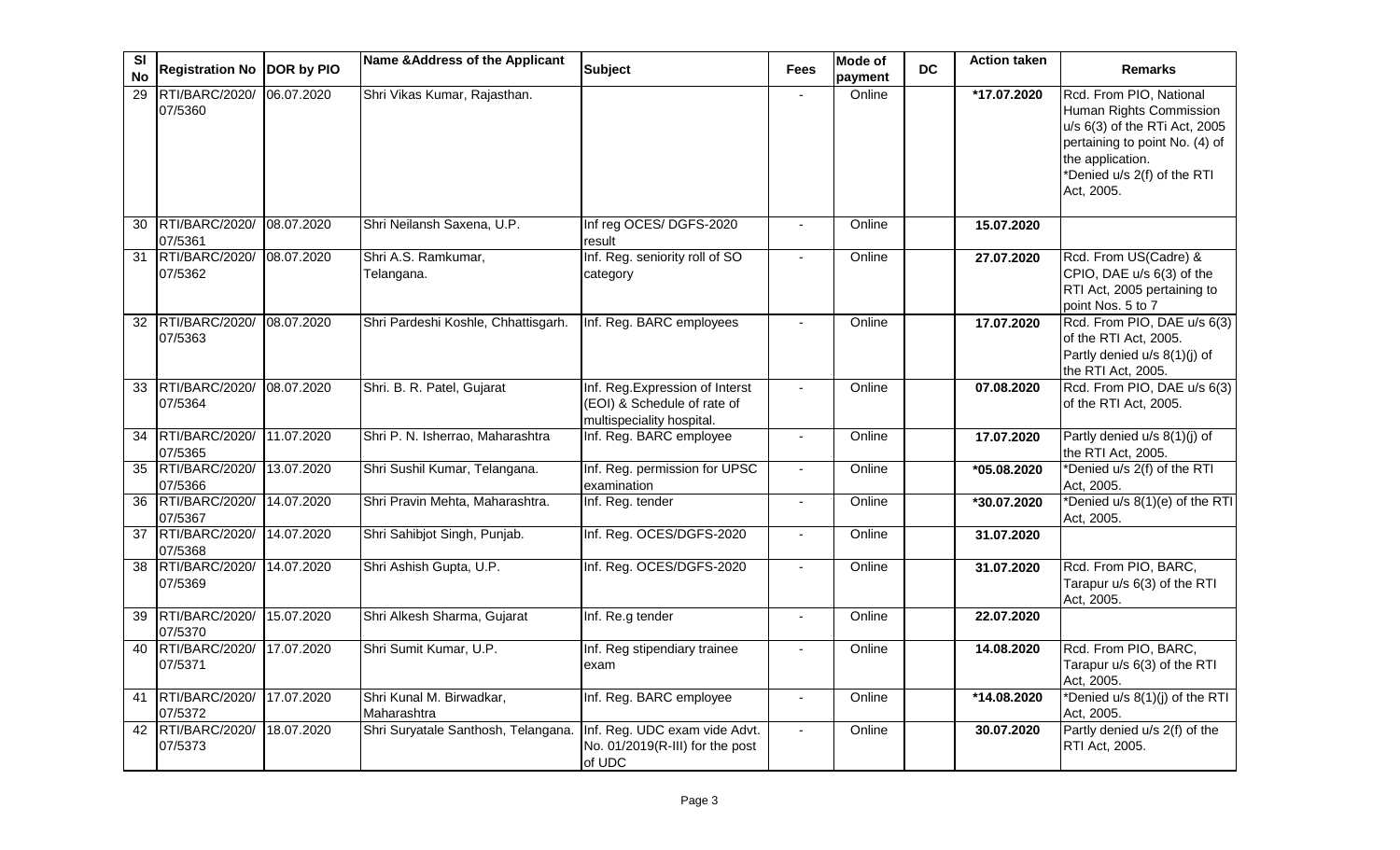| SI<br><b>No</b> | <b>Registration No</b>       | DOR by PIO | Name & Address of the Applicant              | <b>Subject</b>                               | <b>Fees</b> | <b>Mode of</b><br>payment | <b>DC</b> | <b>Action taken</b> | <b>Remarks</b>                                                                                                         |
|-----------------|------------------------------|------------|----------------------------------------------|----------------------------------------------|-------------|---------------------------|-----------|---------------------|------------------------------------------------------------------------------------------------------------------------|
| 43              | RTI/BARC/2020/<br>07/5374    | 21.07.2020 | Shri Amol Mankad, Gujarat                    | Inf. Reg. CHSS benefits                      |             | Online                    |           | **24.07.2020        | **Trfd. To PIO, HWB,<br>Mumbai u/s 6(3) of the RTI<br>Act, 2005.                                                       |
| 44              | RTI/BARC/2020/<br>07/5375    | 21.07.2020 | Shri Amol Mankad, Gujarat                    | Inf. Reg. CHSS benefits                      |             | Online                    |           | **24.07.2020        | **Trfd. To PIO, HWB,<br>Mumbai u/s 6(3) of the RTI<br>Act, 2005.                                                       |
| 45              | RTI/BARC/2020/<br>07/5376    | 22.07.2020 | Shri Amol Mankad, Gujarat                    | Inf. Reg. CHSS benefits                      |             | Online                    |           | **24.07.2020        | **Trfd. To PIO, HWB,<br>Mumbai and PIO, DAE,<br>Mumbai u/s 6(3) of the RTI<br>Act, 2005.                               |
| 46              | RTI/BARC/2020/<br>07/5377    | 22.07.2020 | Shri Amol Mankad, Gujarat                    | Inf. Reg. CHSS benefits                      |             | Online                    |           | **24.07.2020        | **Trfd. To PIO, HWB,<br>Mumbai u/s 6(3) of the RTI<br>Act, 2005.                                                       |
| 47              | RTI/BARC/2020/<br>07/5378    | 22.07.2020 | Shri Amol Mankad, Gujarat                    | Inf. Reg. CHSS benefits                      |             | Online                    |           | **24.07.2020        | ** Trfd. To PIO, HWB,<br>Mumbai u/s 6(3) of the RTI<br>Act, 2005.                                                      |
| 48              | RTI/BARC/2020/<br>07/5379    | 22.07.2020 | Shri Amol Mankad, Gujarat                    | Inf. Reg. CHSS benefits                      |             | Online                    |           | **24.07.2020        | **Trfd. To PIO, HWB,<br>Mumbai u/s 6(3) of the RTI<br>Act, 2005.                                                       |
| 49              | RTI/BARC/2020/<br>07/5380    | 22.07.2020 | Shri Raju Yadav, Jharkhand.                  | Inf. Reg. OCES/DGFS-2020                     |             | Online                    |           | 30.07.2020          |                                                                                                                        |
| 50              | RTI/BARC/2020/<br>07/5381    | 22.07.2020 | Shri Harshad Mohod, Maharashtra.             | Reg. essential services in red<br>zone areas |             | Paid at<br><b>DAE</b>     |           | 19.08.2020          | Rcd. From PIO, DAE u/s 6(3)<br>of the RTI Act, 2005.<br>Partly denied u/s 2(f) of the<br>RTI Act, 2005.                |
| 51              | RTI/BARC/2020/<br>07/5382    | 22.07.2020 | Shri Amarjeet Singh Bhatia,<br>Maharashtra.  | Inf. Re.g vehicle entry                      | 10          | $\overline{IPO}$          |           | 19.08.2020          |                                                                                                                        |
|                 | 52 RTI/BARC/2020/<br>07/5383 | 24.07.2020 | Shri Amol Mankad, Gujarat                    | Inf. Reg. CHSS benefits                      |             | Online                    |           | **24.07.2020        | **Trfd. To PIO, HWB,<br>Mumbai u/s 6(3) of the RTI<br>Act, 2005.                                                       |
|                 | 53 RTI/BARC/2020/<br>07/5384 | 24.07.2020 | Shri Shishir Bhadke, Maharashtra.            | Inf. Reg. sterilization operation            |             | Online                    |           | 20.08.2020          | Partially trfd to PIO, BARC,<br>Tarapur u/s 6(3) of the RTI<br>Act, 2005.                                              |
| 54              | RTI/BARC/2020/<br>07/5385    | 24.07.2020 | Shri Prema Ram, Rajasthan.                   | Inf. Reg. promotionnorms                     |             | Paid at<br><b>NPCIL</b>   |           | 21.08.2020          | Rcd. From PIO, NPCIL u/s<br>6(3) of the RTI Act, 2005<br>pertaining to point Nos. (1) &<br>(2) of the RTI application. |
| 55              | RTI/BARC/2020/<br>07/5386    | 25.07.2020 | Shri Malage Mahesh Narsinha,<br>Maharashtra. | Inf. Re.g OCES/DGFS-2020                     |             | Online                    |           | 30.07.2020          |                                                                                                                        |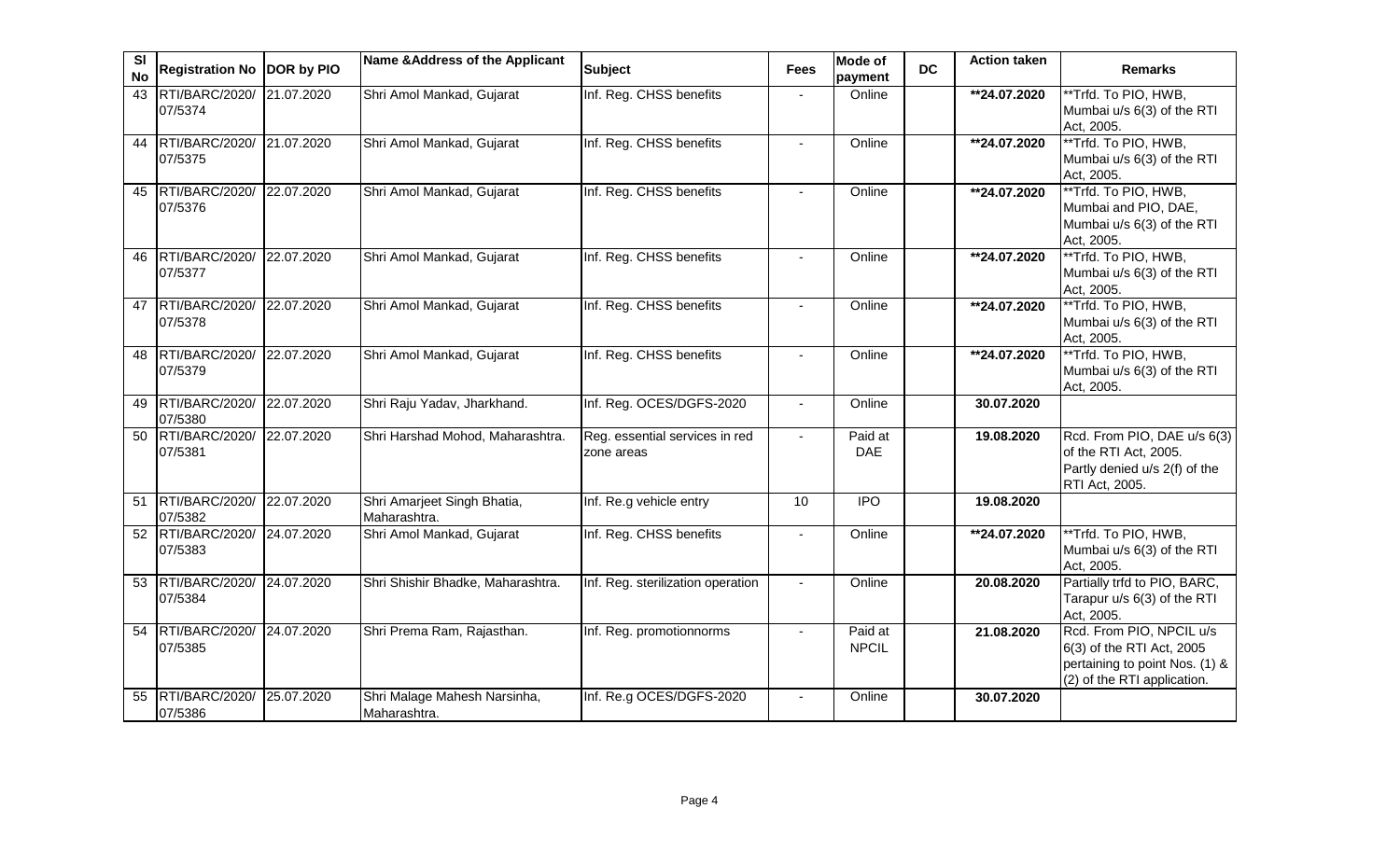| SI<br><b>No</b> | Registration No DOR by PIO              |            | Name & Address of the Applicant             | <b>Subject</b>                                                 | <b>Fees</b>              | Mode of<br>payment    | <b>DC</b> | <b>Action taken</b> | <b>Remarks</b>                                                                                                                                                           |
|-----------------|-----------------------------------------|------------|---------------------------------------------|----------------------------------------------------------------|--------------------------|-----------------------|-----------|---------------------|--------------------------------------------------------------------------------------------------------------------------------------------------------------------------|
| $\overline{56}$ | RTI/BARC/2020/ 27.07.2020<br>07/5387    |            | Shri R. Gopinath, Tamil Nadu.               | Inf. Re.g eligibility criteria for<br>contractors for tenders. | 10                       | $\overline{1}$        |           | **18.08.2020        | Rcd. From CPIO & Sub-<br>Postmaster, Kalpakkam Post<br>Office u/s 6(3) of the RTI Act,<br>2005.<br>**Trfd. To PIO, BARCF,<br>Kalpakkam u/s 6(3) of the Rti<br>Act, 2005. |
| 57              | RTI/BARC/2020/<br>07/5386               | 28.07.2020 | Shri Ginsuanmung Hangzo,<br>Maharashtra.    | Inf. Reg. BARC employee                                        |                          | Online                |           | 11.08.2020          | Partly denied u/s 8(1)(j) of<br>the RTI Act, 2005.                                                                                                                       |
| $\overline{58}$ | RTI/BARC/2020/<br>07/5387               | 29.07.2020 | Mr. Sheikh Mohsin, Madhya<br>Pradesh.       | Inf. Reg. pay of employees as<br>per 7 CPC                     |                          | Paid at<br><b>DAE</b> |           | 28.08.2020          | Rcd. From Under Secretary<br>(SCS) & CPIO, DAE u/s 6(3)<br>of the RTI Act, 2005<br>pertaining to point Nos. (1) to<br>(7).                                               |
| 59              | RTI/BARC/2020/<br>07/5388               | 29.07.2020 | Smt. Lata Gangaram Koli,<br>Maharashtra.    | Inf. Re.g BARC employee<br>death certificate                   | 10                       | <b>IPO</b>            |           | *26.08.2020         | *Denied u/s 8(1)(j) of the RTI<br>Act, 2005.                                                                                                                             |
| 60              | RTI/BARC/2020/ 29.07.2020<br>07/5389    |            | Smt. Lata Gangaram Koli,<br>Maharashtra.    | Inf. Re.g BARC employee<br>pension bank details                | 10                       | <b>IPO</b>            |           | *26.08.2020         | *Denied u/s 8(1)(j) of the RTI<br>Act, 2005.                                                                                                                             |
|                 | 61 RTI/BARC/2020/ 29.07.2020<br>07/5390 |            | Smt. Lata Gangaram Koli,<br>Maharashtra.    | Inf. Re.g BARC employee<br>housing loan details                | 10                       | <b>IPO</b>            |           | 26.08.2020          |                                                                                                                                                                          |
|                 | 62 RTI/BARC/2020/<br>07/5391            | 29.07.2020 | Smt. Lata Gangaram Koli,<br>Maharashtra.    | Inf. Re.g BARC employee<br>pension details                     | 10                       | $\overline{IPO}$      |           | 26.08.2020          |                                                                                                                                                                          |
| 63              | RTI/BARC/2020/<br>07/5392               | 29.07.2020 | Smt. Lata Gangaram Koli,<br>Maharashtra.    | Inf. Re.g BARC employee<br>family details                      | 10                       | $\overline{IPO}$      |           | *28.08.2020         | *Denied u/s 8(1)(j) of the RTI<br>Act, 2005.                                                                                                                             |
|                 | 64 RTI/BARC/2020/ 29.07.2020<br>07/5393 |            | Smt. Lata Gangaram Koli,<br>Maharashtra.    | Inf. Re.g staus of complaint<br>against BARC employee          | 10                       | $\overline{IPO}$      |           | 28.08.2020          |                                                                                                                                                                          |
| 65              | RTI/BARC/2020/<br>07/5394               | 29.07.2020 | Smt. Lata Gangaram Koli,<br>Maharashtra.    | Inf. Re.g complaint given by<br><b>BARC</b> employee           | 10                       | <b>IPO</b>            |           | 28.08.2020          |                                                                                                                                                                          |
|                 | 66 RTI/BARC/2020/ 29.07.2020<br>07/5395 |            | Shri Sandeep Nithyanand, Kerala.            | Inf. Reg. OCES/DGFS-2020<br>exam                               |                          | Online                |           | 04.08.2020          |                                                                                                                                                                          |
| 67              | RTI/BARC/2020/<br>07/5396               | 29.07.2020 | Shri Jalanathan G., Rajasthan               | Inf. Re.g technical resignation<br>reappointment               | $\overline{a}$           | Online                |           | *10.08.2020         | *Denied u/s 2(f) of the RTI<br>Act, 2005.                                                                                                                                |
| 68              | RTI/BARC/2020/<br>07/5397               | 30.07.2020 | Shri Amarendra Dwivedi, U. P.               | Inf. Reg. OCES/DGFS-2020<br>exam                               | $\blacksquare$           | Online                |           | 04.08.2020          |                                                                                                                                                                          |
| 69              | RTI/BARC/2020/<br>07/5398               | 30.07.2020 | Shri Mukund Jha, West Bengal.               | Inf. Reg. OCES/DGFS-2020<br>exam                               |                          | Online                |           | 10.08.2020          |                                                                                                                                                                          |
|                 | 70 RTI/BARC/2020/<br>07/5399            | 30.07.2020 | Shri. Prince Sanghvi, Maharashtra.          | Inf. Re.g tender                                               | $\overline{\phantom{a}}$ | Online                |           | 20.08.2020          | Partly denied u/s 2(f) of the<br>RTI Act, 2005.                                                                                                                          |
|                 | 71 RTI/BARC/2020/<br>07/5400            | 30.07.2020 | Shri Pravin Mehta, Maharashtra.             | Inf. Re.g tender                                               | $\blacksquare$           | Online                |           | 20.08.2020          | Partly denied u/s 2(f) of the<br>RTI Act, 2005.                                                                                                                          |
|                 | 72 RTI/BARC/2020/ 31.07.2020<br>07/5401 |            | Shri Tapan Kumar Mahapatra, West<br>Bengal. | Inf. Reg. Transport Allowance                                  |                          | Online                |           | 19.08.2020          | Rcd. From PIO, DAE u/s 6(3)<br>of the RTI Act, 2005.                                                                                                                     |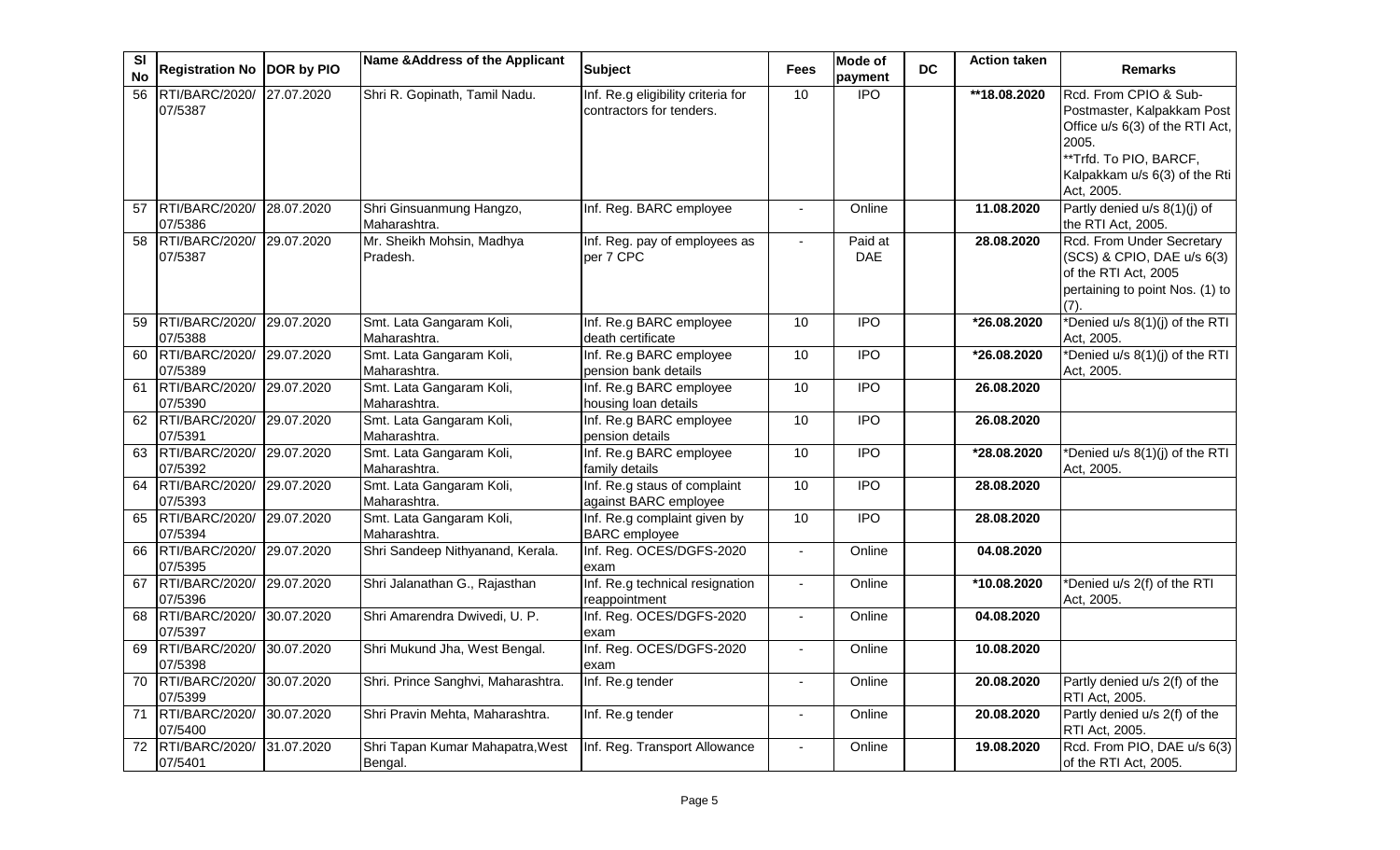| SI<br><b>No</b> | Registration No DOR by PIO           |            | Name & Address of the Applicant                | <b>Subject</b>                                                                                                   | <b>Fees</b>    | Mode of<br>payment | <b>DC</b> | <b>Action taken</b> | <b>Remarks</b>                                                                               |
|-----------------|--------------------------------------|------------|------------------------------------------------|------------------------------------------------------------------------------------------------------------------|----------------|--------------------|-----------|---------------------|----------------------------------------------------------------------------------------------|
| 73              | RTI/BARC/2020/<br>07/5402            | 31.07.2020 | Shri Arjun Das, Kerala.                        | Inf. Re.g OCES/DGFS-2016-17                                                                                      |                | Online             |           | 20.08.2020          | Rcd. From PIO, Department<br>of Heavy Industries u/s 6(3)<br>of the RTI Act, 2005.           |
| 74              | RTI/BARC/2020/ 31.07.2020<br>07/5403 |            | Shri Madhu Kumar Channali,<br>Karnataka.       | Inf. Reg uranium soil resource                                                                                   |                | Online             |           | **07.08.2020        | ** Trfd. To PIO, AERB u/s<br>6(3) of the RTI Act, 2005.                                      |
|                 | 75 RTI/BARC/2020/<br>07/5404         | 31.07.2020 | Shri Thirumalai Dasan K, Tamil<br>Nadu.        | Inf. Reg. project training                                                                                       | $\sim$         | Online             |           | 10.08.2020          | Rcd. From PIO, DAE u/s 6(3)<br>of the RTI Act, 2005.                                         |
|                 | 76 RTI/BARC/2020/<br>08/5405         | 01.08.2020 | Shri Akshay Desurkar, Maharashtra.             | Inf. Reg. project training                                                                                       |                | Online             |           | 10.08.2020          |                                                                                              |
| 77              | RTI/BARC/2020/<br>08/5406            | 04.08.2020 | Shri Karthikeyan L, Karnataka.                 | Inf. Reg. promotion norms SO<br>C to SO D                                                                        |                | Online             |           | 20.08.2020          | Rcd. From PIO, DAE u/s 6(3)<br>of the RTI Act, 2005.                                         |
| 78              | RTI/BARC/2020/<br>08/5407            | 04.08.2020 | Shri Yash Bharadwaj, U.P.                      | Inf. Reg. UDC exam                                                                                               | $\blacksquare$ | Online             |           | 20.08.2020          |                                                                                              |
| $\overline{79}$ | RTI/BARC/2020/<br>08/5408            | 04.08.2020 | Shri Bishwa Sahoo, Maharashtra.                | Inf. Re.g DCSEM buildings                                                                                        | $\blacksquare$ | Online             |           | **05.08.2020        | **Trfd. To PIO, DCSEM<br>under section 6(3) of the RTI<br>Act, 2005.                         |
| 80              | RTI/BARC/2020/<br>08/5409            | 04.08.2020 | Shri S. G. Waishampayan,<br>Maharashtra.       | Inf. Reg. implementation of<br>order of special pay included in<br>calculation of pension for SO G<br>and above. |                | Online             |           | 17.08.2020          | Rcd. From PIO, DAE u/s 6(3)<br>of the RTI Act, 2005<br>pertaining to point Nos. 2, 3<br>& 4. |
| 81              | RTI/BARC/2020/<br>08/5410            | 05.08.2020 | Shri Prafull Hareshwar Mhatre,<br>Maharashtra. | Inf. Red UDC exam vide Advt.<br>No. 01/2019-R-III                                                                |                | Online             |           | 20.08.2020          | Partly denied u/s 2(f) of the<br>RTI Act, 2005.                                              |
| $\overline{82}$ | RTI/BARC/2020/<br>08/5411            | 05.08.2020 | Shri Soumitra Satapathi,<br>Uttarakhand.       | Inf. Reg. YSRA research<br>proposal of self.                                                                     |                | Online             |           | 24.08.2020          | Partly denied u/s 2(f) of the<br>RTI Act, 2005.                                              |
| 83              | RTI/BARC/2020/<br>08/5412            | 05.08.2020 | Shri Akhil Varghese Ummen, Kerala.             | Inf. Reg. OCES/DGFS-2020<br>exam                                                                                 |                | Online             |           | 21.08.2020          | Rcd. From PIO, BARC,<br>Tarapur u/s 6(3) of the RTI<br>Act, 2005.                            |
| 84              | RTI/BARC/2020/<br>08/5413            | 05.08.2020 | Ms. Manjul Sharma, Uttarakhand.                | Inf. Re.g OCES/DGFS-2020<br>exam                                                                                 | 10             | $\overline{1}$     |           | 26.08.2020          |                                                                                              |
| 85              | RTI/BARC/2020/<br>08/5414            | 06.08.2020 | Shri Nishant Swayomprakash,<br>Odisha          | Inf. Reg Nuclear fusion energy<br>progress                                                                       |                | Online             |           | *21.08.2020         | *Denied u/s 2(f) of the RTI<br>Act, 2005.                                                    |
| $\overline{86}$ | RTI/BARC/2020/<br>08/5415            | 07.08.2020 | Shri Neilansh Saxena, U.P.                     | Inf. Reg. OCES/DGFS-2020                                                                                         |                | Online             |           | 21.08.2020          |                                                                                              |
| 87              | RTI/BARC/2020/<br>08/5416            | 08.08.2020 | Shri Satya Prakash, Delhi.                     | Inf. Reg. UDC & Steno III<br>exam.                                                                               |                | Online             |           | 20.08.2020          |                                                                                              |
| 88              | RTI/BARC/2020/<br>08/5417            | 08.08.2020 | Shri Lalit Kumar Pande, M.P.                   | Inf. Reg. OCES/DGFS-2020<br>exam                                                                                 | $\blacksquare$ | Online             |           | 21.08.2020          |                                                                                              |
| 89              | RTI/BARC/2020/<br>08/5418            | 09.08.2020 | Shri B. V, Bhavbande, Maharashtra.             | Inf. Re.g DAE circular on CPF<br>pension option                                                                  |                | Online             |           | **21.08.2020        | **Trfd. To PIO, DAE u/s 6(3)<br>of the RTI Act, 2005.                                        |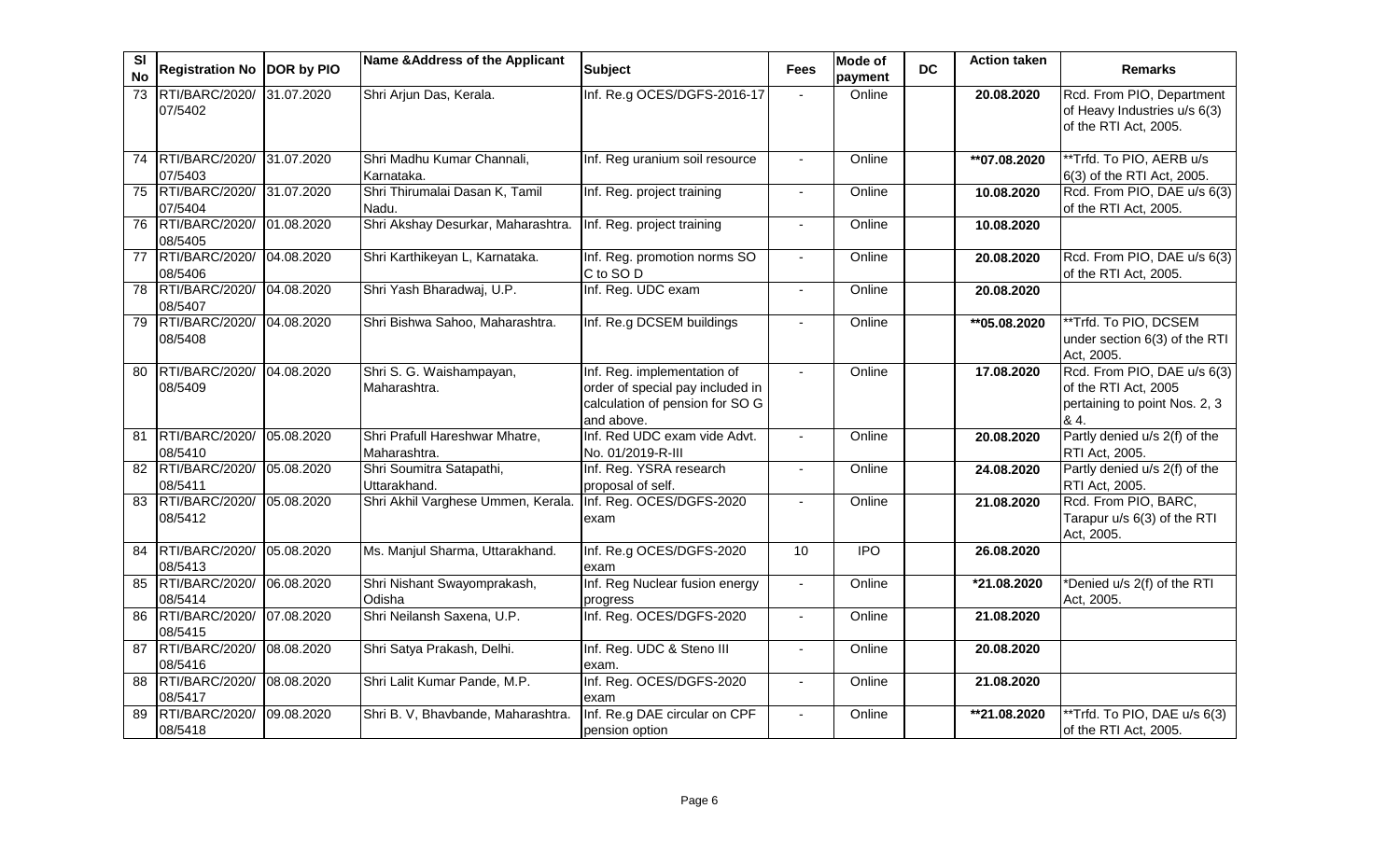| SI<br><b>No</b> | Registration No DOR by PIO              |                          | Name & Address of the Applicant               | <b>Subject</b>                                                | <b>Fees</b>    | <b>Mode of</b><br>payment | <b>DC</b>       | <b>Action taken</b> | <b>Remarks</b>                                                                                                                                                                                                          |
|-----------------|-----------------------------------------|--------------------------|-----------------------------------------------|---------------------------------------------------------------|----------------|---------------------------|-----------------|---------------------|-------------------------------------------------------------------------------------------------------------------------------------------------------------------------------------------------------------------------|
| 90              | RTI/BARC/2020/<br>08/5419               | 10.08.2020<br>13.08.2020 | Shri Chimman Lal Thakur,<br>Telangana.        | Inf. Reg ST employees                                         | 10             | $\overline{1}$            |                 | 17.08.2020          | Trfd. To PIO, BARC, Tarapur,<br>PIO, BARCF, Kalpakkam,<br>PIO, BARC, Vizag, PIO,<br>RMP Mysuru and PIO, DAE<br>u/s 6(3) of the RTI Act, 2005<br>pertaining to point No. (3) of<br>the RTI applications on<br>14.08.2020 |
| 91              | RTI/BARC/2020/<br>08/5420               | 10.08.2020               | Shri Arjit Singh, Punjab.                     | Inf. Re.g working days of<br>employees                        |                | Online                    |                 | 24.08.2020          | Rcd. From PIO, DAE u/s 6(3)<br>of the RTI Act, 2005<br>pertaining to point No. (4)<br>Partly denied u/s 2(f) of the<br>RTI Act, 2005.                                                                                   |
|                 | 92 RTI/BARC/2020/ 11.08.2020<br>08/5421 |                          | Shri Deependra Singh Shekhawat,<br>Rajasthan. | Inf. Re.g UDC exam                                            |                | Online                    |                 | 20.08.2020          |                                                                                                                                                                                                                         |
| $\overline{93}$ | RTI/BARC/2020/<br>08/5422               | 11.08.2020               | Shri Milind B. Kapade, Maharashtra.           | Inf. Reg. BARC employee                                       |                | Online                    | $\overline{20}$ | 09.09.2020          | Partly denied u/s 8(1)(j) of<br>the RTI Act, 2005.<br>DC received and documents<br>provided on 09.10.2020                                                                                                               |
| 94              | RTI/BARC/2020/<br>08/5423               | 11.08.2020               | Shri Choppalli Surya, Telangana.              | Inf. Reg. issue of document to<br>a nurse on Locum basis.     |                | court fee                 |                 | 18.08.2020          | Letter for fee                                                                                                                                                                                                          |
| 95              | RTI/BARC/2020/<br>08/5424               | 11.08.2020               | Shri Ashok Kumar, Maharashtra.                | Inf. Reg. UDC exam                                            | $\blacksquare$ | Online                    |                 | 09.09.2020          |                                                                                                                                                                                                                         |
| 96              | RTI/BARC/2020/<br>08/5425               | 11.08.2020               | Shri Jalanathan G., Rajasthan                 | Inf. Reg. technical resignation.                              |                | Online                    |                 | *03.09.2020         | *Denied u/s 2(f) of the RTI<br>Act, 2005.                                                                                                                                                                               |
|                 | 97 RTI/BARC/2020/<br>08/5426            | 13.08.2020               | Shri Kishore Singh, Maharashtra.              | Inf. Re.g candidates selected<br>as ASO, BARC                 | 10             | <b>IPO</b>                |                 | 09.09.2020          | Partly denied u/s 8(1)(j) of<br>the RTI Act, 2005.                                                                                                                                                                      |
| 98              | RTI/BARC/2020/<br>08/5427               | 13.08.2020               | Dr. Rashmi Varshney, Maharashtra.             | Inf. Re.g vigilance clearance of<br>self for the post of JDOL | 10             | $\overline{IPO}$          |                 | 09.09.2020          |                                                                                                                                                                                                                         |
| 99              | RTI/BARC/2020/<br>08/5428               | 14.08.2020               | Shri Subhash M U, Kerala.                     | Inf. Re.g BARC employee                                       | $\blacksquare$ | Online                    |                 | *09.09.2020         | *Denied u/s 2(f) of the RTI<br>Act, 2005.                                                                                                                                                                               |
|                 | 100 RTI/BARC/2020/<br>08/5429           | 14.08.2020               | Shri Amit Kumar, Bihar                        | Inf. Reg. working strength of<br>employees                    |                | Online                    |                 | 07.09.2020          | Rcd. From PIO, DAE u/s 6(3)<br>of the RTI Act, 2005. Partly<br>denied u/s 2(f) of the RTI Act,<br>2005.                                                                                                                 |
|                 | 101 RTI/BARC/2020/<br>08/5430           | 14.08.2020               | Shri Arun Kumar S S, KARNATAKA.               | Inf. Reg. guest house facilities                              | $\blacksquare$ | Online                    |                 | 07.09.2020          | Rcd. From PIO, DAE u/s 6(3)<br>of the RTI Act, 2005.                                                                                                                                                                    |
|                 | 102 RTI/BARC/2020/<br>08/5431           | 17.08.2020               | Shri V S Nambi Kumar, M.P.                    | Inf. Reg. UDC roster                                          | $\blacksquare$ | Online                    |                 | 10.09.2020          |                                                                                                                                                                                                                         |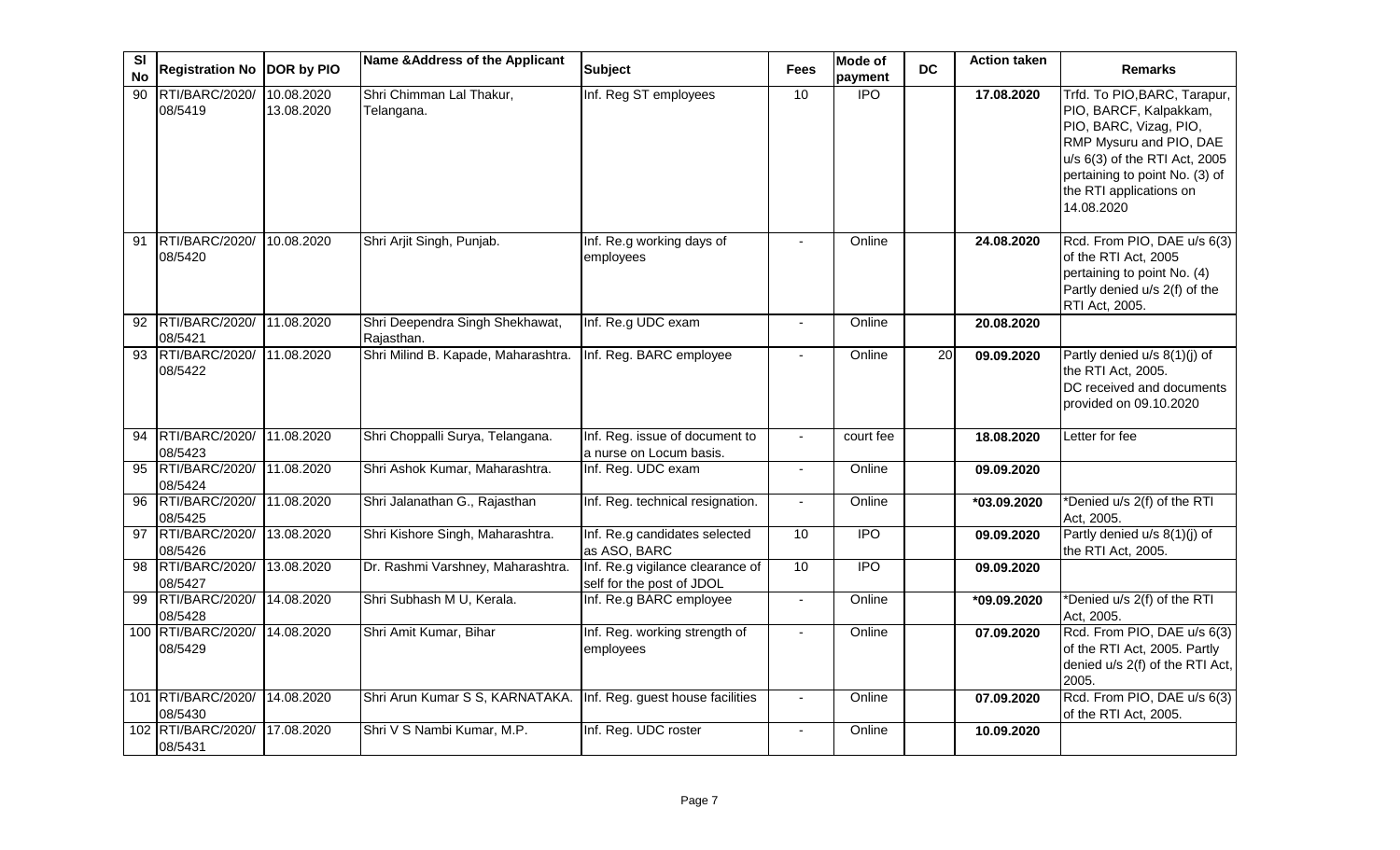| SI<br><b>No</b> | Registration No  DOR by PIO   |            | Name & Address of the Applicant              | <b>Subject</b>                                                         | <b>Fees</b>    | Mode of<br>payment | <b>DC</b> | <b>Action taken</b>      | <b>Remarks</b>                                                                                                         |
|-----------------|-------------------------------|------------|----------------------------------------------|------------------------------------------------------------------------|----------------|--------------------|-----------|--------------------------|------------------------------------------------------------------------------------------------------------------------|
|                 | 103 RTI/BARC/2020/<br>08/5432 | 17.08.2020 | Shri JVSR Krishna, Telangana.                | Inf. Reg. duties &<br>responsibilities of TO/C                         |                | Online             |           | 08.09.2020               | Rcd. From PIO, DAE u/s 6(3)<br>of the RTI Act, 2005<br>pertaining to point No. (9) of<br>the RTI application.          |
|                 | 104 RTI/BARC/2020/<br>08/5433 | 17.08.2020 | Mr. Shahnawaz S Shaikh,<br>Maharashtra       | Inf. Reg. land requisition                                             |                | court fee          |           | 18.08.2020               | Letter for fee                                                                                                         |
|                 | 105 RTI/BARC/2020/<br>08/5434 | 18.08.2020 | Shri Shivshankar Chaurasiya,<br>Maharashtra. | Inf. Reg. additional qualification                                     | $\blacksquare$ | Online             |           | 09.09.2020               | Partly denied u/s 2(f) of the<br>RTI Act, 2005.                                                                        |
|                 | 106 RTI/BARC/2020/<br>08/5435 | 18.08.2020 | Shri Dhanaji Gundu Kasalkar,<br>Maharashtra. | Inf. Reg. Ststus of letter given<br>by self.                           | 10             | <b>IPO</b>         |           | 09.09.2020               |                                                                                                                        |
|                 | 107 RTI/BARC/2020/<br>08/5436 | 19.08.2020 | Shri Amol Mankad, Gujarat.                   | Inf. Reg. CHSS benefits and<br>reply given by DAE                      |                | Online             |           | **21.08.2020             | ** Trfd. To PIO, DAE u/s 6(3)<br>of the RTI Act, 2005.                                                                 |
|                 | 108 RTI/BARC/2020/<br>08/5437 | 19.08.2020 | Shri Amol Mankad, Gujarat.                   | Inf. Reg. CHSS benefits and<br>reply given by DAE                      |                | Online             |           | **21.08.2020             | **Trfd. To PIO, DAE u/s 6(3)<br>of the RTI Act, 2005.                                                                  |
|                 | 109 RTI/BARC/2020/<br>08/5438 | 21.08.2020 | Shri Amol Mankad, Gujarat.                   | Inf. Reg. CHSS benefits and<br>reply given by DAE                      |                | Online             |           | **24.08.2020             | Rcd. From PIO, AEES u/s<br>6(3) of the RTI Act, 2005.<br>**Trfd. To PIO, DAE u/s 6(3)<br>of the RTI Act, 2005.         |
|                 | 110 RTI/BARC/2020/<br>08/5439 | 22.08.2020 | Shri Avanish P D, Uttarakhand.               | Inf. Reg blind candidates for<br>SO (mechanical)                       | $\blacksquare$ | Online             |           | 11.09.2020               |                                                                                                                        |
|                 | 111 RTI/BARC/2020/<br>08/5440 | 24.08.2020 | Shri Jayasish Ghosh, West Bengal.            | Inf. Reg. promotion policies for<br>Technical and supporting staff     | $\sim$         | Online             |           | 08.09.2020               | Rcd. From PIO,<br>BARC, Tarapur u/s 6(3) of the<br>RTI Act, 2005.                                                      |
|                 | 112 RTI/BARC/2020/<br>08/5441 | 24.08.2020 | Shri Suvasis Bhadra, West Bengal             | Inf. Reg engineering stream<br>exam                                    | $\blacksquare$ | Online             |           | *09.09.2020              | Rcd. From PIO,<br>BARC, Tarapur u/s 6(3) of the<br>*Denied<br>RTI Act, 2005.<br>$u/s$ 8(1)(d) of the RTI Act,<br>2005. |
|                 | 113 RTI/BARC/2020/<br>08/5442 | 24.08.2020 | Shri B. Das, Tamil Nadu                      | Inf. Reg DR during promotion<br>interview                              | $\blacksquare$ | Online             |           | 17.09.2020               |                                                                                                                        |
|                 | 114 RTI/BARC/2020/<br>08/5443 | 24.08.2020 | Shri Ankit Kumar Pratihasta, Delhi.          | Inf. Re.g marks obtained by<br>candidates in Group A post<br>interview |                | Online             |           | *08.09.2020              | *Denied u/s 8(1)(j) of the RTI<br>Act, 2005.                                                                           |
|                 | 115 RTI/BARC/2020/<br>08/5444 | 24.08.2020 | Shri Arjun Das, Kerala.                      | Inf. Reg. OCES/DGFS                                                    |                | Online             |           | $\overline{109.09.2020}$ | **Trfd. To PIO, HWB,<br>Mumbai u/s 6(3) of the RTI<br>Act, 2005.                                                       |
|                 | 116 RTI/BARC/2020/<br>08/5445 | 24.08.2020 | Shri Arjun Das, Kerala.                      | Inf. Reg. OCES/DGFS                                                    |                | Online             |           | **09.09.2020             | **Trfd. To PIO, HWB,<br>Mumbai u/s 6(3) of the RTI<br>Act, 2005.                                                       |
|                 | 117 RTI/BARC/2020/<br>08/5446 | 25.08.2020 | Shri Shashi B. Kumar, Chattisgarh.           | Inf. Reg. RSO examination<br>2019 & 2020                               | 10             | <b>IPO</b>         |           | 15.09.2020               |                                                                                                                        |
|                 | 118 RTI/BARC/2020/<br>08/5447 | 26.08.2020 | Shri Shyamlal Yadav, Uttar Pradesh.          | Inf. Reg. Contribution to PM<br>Cares Fund.                            | $\blacksquare$ | Online             |           | 16.09.2020               | Rcd. From PIO, DAE u/s 6(3)<br>of the RTI Act, 2005.                                                                   |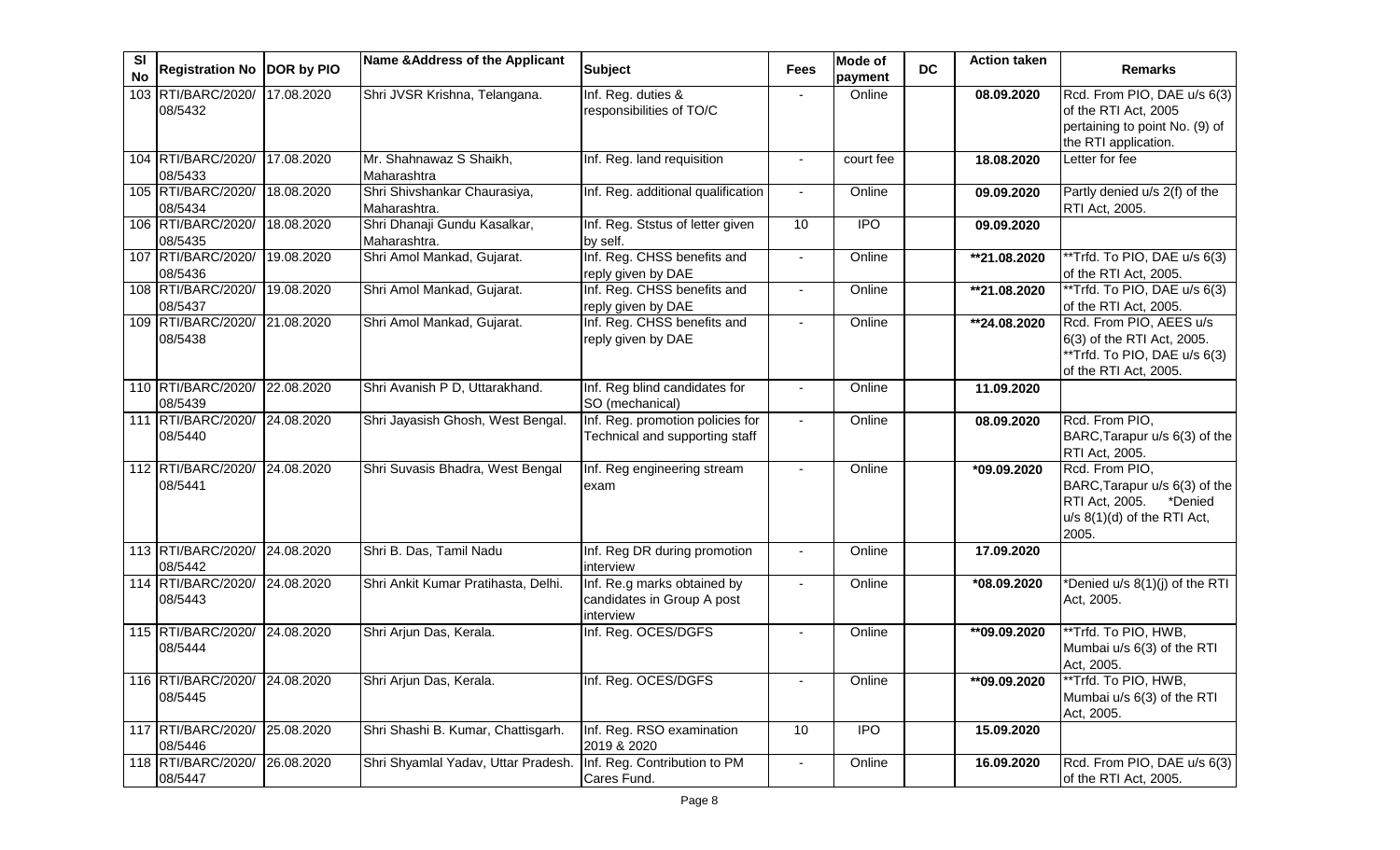| SI<br><b>No</b> | <b>Registration No DOR by PIO</b>        |            | Name & Address of the Applicant                                                                  | <b>Subject</b>                                                                                                | <b>Fees</b>  | Mode of<br>payment     | <b>DC</b> | <b>Action taken</b> | <b>Remarks</b>                                                                                             |
|-----------------|------------------------------------------|------------|--------------------------------------------------------------------------------------------------|---------------------------------------------------------------------------------------------------------------|--------------|------------------------|-----------|---------------------|------------------------------------------------------------------------------------------------------------|
|                 | 119 RTI/BARC/2020/<br>08/5448            | 27.08.2020 | Shri Sravan Kumar S, A.P.                                                                        | Request to provide English<br>translation of court judgement.                                                 |              | Online                 |           | **28.08.2020        | **Trfd. To PIO, BARCF,<br>Kalpakkam and PIO, BARC,<br>Vizag u/s 6(3) of the RTI Act,<br>2005.              |
|                 | 120 RTI/BARC/2020/<br>08/5449            | 27.08.2020 | Shri Sravan Kumar S, A.P.                                                                        | Request to provide English<br>translation of court judgement.                                                 |              | Online                 |           | ** 02.09.2020       | **Trfd. To PIO, BARCF,<br>Kalpakkam and PIO, BARC,<br>Vizag u/s 6(3) of the RTI Act,<br>2005.              |
|                 | 121 RTI/BARC/2020/<br>08/5450            | 27.08.2020 | Shri Sravan Kumar S, A.P.                                                                        | Request to provide English<br>translation of court judgement.                                                 |              | Online                 |           | **02.09.2020        | **Trfd. To PIO, BARCF,<br>Kalpakkam and PIO, BARC,<br>Vizag u/s 6(3) of the RTI Act,<br>2005.              |
|                 | 122 RTI/BARC/2020/<br>08/5451            | 28.08.2020 | Shri Shyamlal Yadav, Uttar Pradesh.                                                              | Inf. Reg. Contribution to PM<br>Cares Fund.                                                                   |              | Online                 |           | 16.09.2020          | Rcd. From PIO, DAE u/s 6(3)<br>of the RTI Act, 2005.                                                       |
|                 | 123 RTI/BARC/2020/<br>08/5452            | 29.08.2020 | Shri Sharad Agarwal, Rajasthan.                                                                  | Inf. Reg. Advt. No. 01/93(R-II)<br>for post of Stipendiary Trainees<br>in Helath Physics discipline<br>CAT-I. |              | Online                 |           | 22.09.2020          |                                                                                                            |
|                 | 124 RTI/BARC/2020/<br>08/5453            | 31.08.2020 | Ms. Ankita Rai, M.P.                                                                             | Inf. Re.g Advt. No. I/2020 (R-<br>IV) dated 28.08.2020 for thge<br>post SO (D) MDS Pedodontia.                |              | Online                 |           | 11.09.2020          |                                                                                                            |
|                 | 125 RTI/BARC/2020/<br>09/5454            | 01.09.2020 | Shri Shivshankar<br>Chaurasiya, Maharashtra.                                                     | Inf. Reg non-technical<br>additional qualification listed in<br>promotions and track change<br>under STPT     |              | Online                 |           | 16.09.2020          |                                                                                                            |
|                 | 126 RTI/BARC/2020/<br>09/5455            | 01.09.2020 | Shri Sravan Kumar S, A.P.                                                                        | Inf. Reg OM & orders issued by<br>CA w.r.t suspension period of<br>self                                       | $\mathbf{r}$ | Online                 |           | 29.09.2020          |                                                                                                            |
|                 | 127 RTI/BARC/2020/<br>09/5456            | 02.09.2020 | Shri B. Das, Tamil Nadu                                                                          | Inf. Reg APAR evaluation,<br>gradings of employees<br>undergoing M.Tech/MS from<br>IIT's or IISc              |              | Online                 |           | 22.09.2020          | Rcd. From PIO, DAE u/s 6(3)<br>of the RTI Act, 2005.                                                       |
|                 | 128 RTI/BARC/2020/<br>09/5457            | 03.09.2020 | Shri Ramesh Devram Takalkar.<br>Maharashtra.                                                     | Inf. Reg sale of Plasma and<br>their processing charges                                                       |              | Paid at<br><b>SBTC</b> |           | 11.09.2020          | Rcd. From PIO, SBTC,<br>Mumbai u/s 6(3) of the RTI<br>Act, 2005.                                           |
|                 | 129 RTI/BARC/2020/ 03.09.2020<br>09/5458 |            | Shri Siva Prasad Naidu, Andhra<br>Pradesh                                                        | Inf. Reg list of employees of<br>DAE who have drawn<br>PCA/HPCA & NDA                                         |              | Online                 |           | 29.09.2020          | Rcd. From PIO, DAE u/s 6(3)<br>of the RTI Act, 2005.                                                       |
|                 | 130 RTI/BARC/2020/<br>09/5459            | 04.09.2020 | Shri Amol Mankad<br>34 B Shreejibaug society, nr Jain<br>temple, Manjalpur, Vadodara -<br>390011 | Inf. Reg. CHSS benefits and<br>reply given by DAE                                                             |              | Online                 |           | 15.09.2020          | Rcd. From PIO, DAE u/s 6(3)<br>of the RTI Act, 2005.<br>Partly denied u/s 8(1)(j) of<br>the RTI Act, 2005. |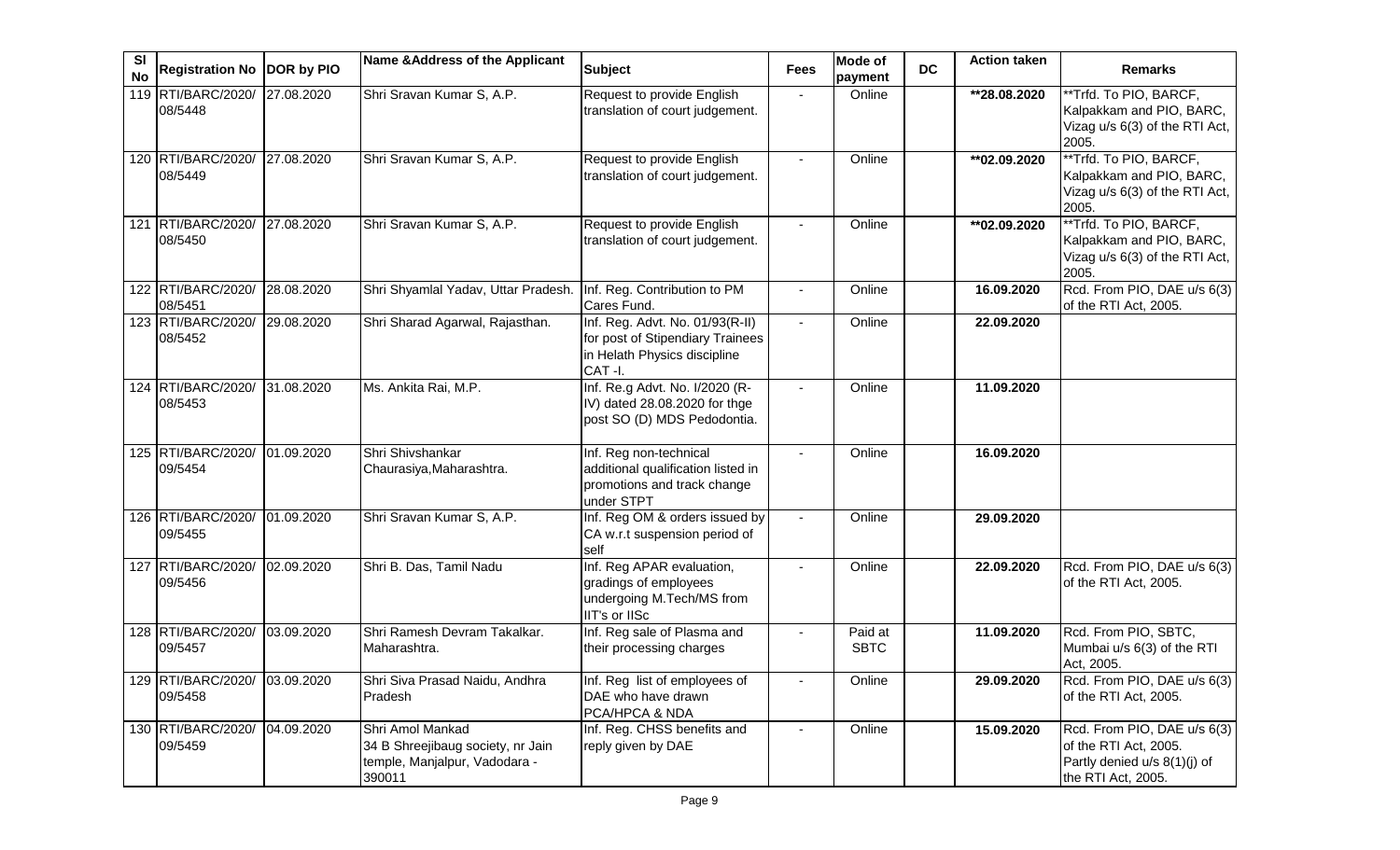| <b>SI</b><br><b>No</b> | Registration No DOR by PIO    |            | Name & Address of the Applicant          | <b>Subject</b>                                                                                  | <b>Fees</b>    | Mode of<br>payment | <b>DC</b> | <b>Action taken</b>  | <b>Remarks</b>                                                                                             |
|------------------------|-------------------------------|------------|------------------------------------------|-------------------------------------------------------------------------------------------------|----------------|--------------------|-----------|----------------------|------------------------------------------------------------------------------------------------------------|
| 131                    | RTI/BARC/2020/<br>09/5460     | 04.09.2020 | Shri Amol Mankad<br>Gujarat              | Inf. Reg. CHSS benefits and<br>reply given by DAE                                               |                | Online             |           | 15.09.2020           | Rcd. From PIO, DAE u/s 6(3)<br>of the RTI Act, 2005.<br>Partly denied u/s 8(1)(j) of<br>the RTI Act, 2005. |
|                        | 132 RTI/BARC/2020/<br>09/5461 | 04.09.2020 | Shri Amol Mankad<br>Gujarat              | Inf. Reg. CHSS benefits and<br>reply given by DAE                                               |                | Online             |           | 15.09.2020           | Rcd. From PIO, DAE u/s 6(3)<br>of the RTI Act, 2005.<br>Partly denied u/s 8(1)(j) of<br>the RTI Act, 2005. |
|                        | 133 RTI/BARC/2020/<br>09/5462 | 04.09.2020 | Shri Amol Mankad<br>Gujarat              | Inf. Reg. CHSS benefits and<br>reply given by DAE                                               |                | Online             |           | 15.09.2020           | Rcd. From PIO, DAE u/s 6(3)<br>of the RTI Act, 2005.<br>Partly denied u/s 8(1)(j) of<br>the RTI Act, 2005. |
|                        | 134 RTI/BARC/2020/<br>09/5463 | 04.09.2020 | Shri Vishal Tripathi, Maharashtra        | Inf reg Work Assistant exam<br>and skill test against Advt No.<br>$1/2019(R-II)$                |                | Online             |           | <b>Under Process</b> |                                                                                                            |
|                        | 135 RTI/BARC/2020/<br>09/5464 | 04.09.2020 | Shri Illuturi Sudhakar, Telangana        | Inf. Reg. Transfer of balance<br>leave encashment                                               | $\blacksquare$ | Online             |           | 22.09.2020           |                                                                                                            |
|                        | 136 RTI/BARC/2020/<br>09/5465 | 04.09.2020 | Shri Shobhit Kumar Gupta, U.P.           | Ing. Reg OCES/DGFS                                                                              | $\blacksquare$ | Online             |           | 17.09.2020           |                                                                                                            |
|                        | 137 RTI/BARC/2020/<br>09/5466 | 04.09.2020 | Shri Shobhit Kumar Gupta, U.P.           | Ing. Reg OCES/DGFS                                                                              | $\blacksquare$ | Online             |           | 17.09.2020           |                                                                                                            |
|                        | 138 RTI/BARC/2020/<br>09/5467 | 05.09.2020 | Shri Nitin Kumar Yadav, U.P.             | Inf. Reg NPCIL recruit of<br><b>Executive Trainees</b>                                          | $\blacksquare$ | Online             |           | **10.09.2020         | **Trfd. To PIO, NPCIL u/s<br>6(3) of the RTI Act, 2005.                                                    |
|                        | 139 RTI/BARC/2020/<br>09/5468 | 07.09.2020 | Shri Rajwant Rai, Punjab.                | Reg. Policy in respect of<br>appointment of unit directors or<br>heads in the organisation      | $\blacksquare$ | Online             |           | 22.09.2020           | Rcd. From PIO, DAE u/s 6(3)<br>of the RTI Act, 2005.                                                       |
|                        | 140 RTI/BARC/2020/<br>09/5469 | 07.09.2020 | Shri Rajwant Rai, Punjab.                | Inf. Reg promtion policy on the<br>basis of APAR                                                | $\blacksquare$ | Online             |           | 22.09.2020           | Rcd. From PIO, DAE u/s 6(3)<br>of the RTI Act, 2005.                                                       |
|                        | 141 RTI/BARC/2020/<br>09/5470 | 07.09.2020 | Shri A.S. Ramkumar,<br>Telangana.        | Inf. Reg grant of exclusive<br>powers for maintaining seniority<br>rolls of Scientific category |                | Online             |           | 16.09.2020           | Rcd. From PIO, DAE u/s 6(3)<br>of the RTI Act, 2005<br>pertaining to point No. (5).                        |
|                        | 142 RTI/BARC/2020/<br>09/5471 | 08.09.2020 | Shri Pradip Chakraborty,<br>Uttarakhand. | Promotion of Diploma Engineer                                                                   |                | Online             |           | 21.09.2020           | Rcd. From PIO, DAE u/s 6(3)<br>of the RTI Act, 2005.                                                       |
|                        | 143 RTI/BARC/2020/<br>09/5472 | 08.09.2020 | Dr. Salien Ghosh, Maharashtra.           | Reg. Complaint against BARC<br>employee                                                         | 10             | Cash               |           | <b>Under Process</b> |                                                                                                            |
|                        | 144 RTI/BARC/2020/<br>09/5473 | 09.09.2020 | Shri Akash Mandale, Maharashtra.         | Inf. Re.g UDC and Work<br>Assistant/A exam                                                      | $\blacksquare$ | Online             |           | <b>Under Process</b> |                                                                                                            |
|                        | 145 RTI/BARC/2020/<br>09/5474 | 09.09.2020 | Shri Santosh Kumar Pandit, Bihar.        | Inf. Re.g Stenographer exam<br>against Advt. No. 01/2019                                        | $\blacksquare$ | Online             |           | 30.09.2020           |                                                                                                            |
|                        | 146 RTI/BARC/2020/<br>09/5475 | 09.09.2020 | Smt. Meenu Sharma, U.P.                  | Inf.reg. Stipendiary trainees<br>with pension benefits.                                         | $\blacksquare$ | Paid at<br>DAE     |           | <b>Under Process</b> | Rcd. From PIO, DAE u/s 6(3)<br>of the RTI Act, 2005<br>pertaining to point No. (7).                        |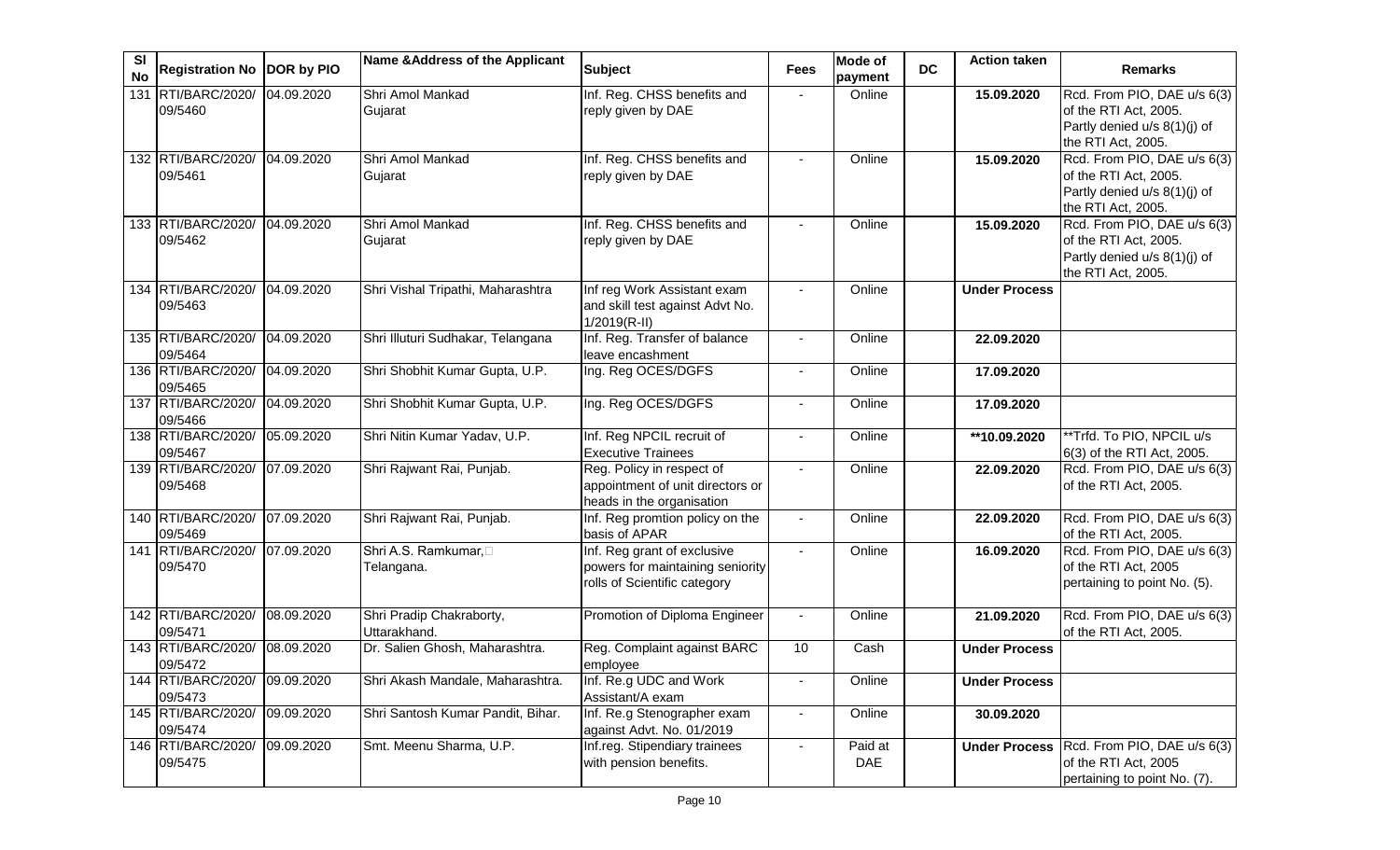| SI<br><b>No</b> | Registration No  DOR by PIO              |                          | Name & Address of the Applicant           | <b>Subject</b>                                                      | <b>Fees</b>    | <b>Mode of</b><br>payment | <b>DC</b> | <b>Action taken</b>      | <b>Remarks</b>                                                              |
|-----------------|------------------------------------------|--------------------------|-------------------------------------------|---------------------------------------------------------------------|----------------|---------------------------|-----------|--------------------------|-----------------------------------------------------------------------------|
| 147             | RTI/BARC/2020/<br>09/5476                | 09.09.2020               | Shri Manoj K. Tarale, Maharashtra.        | Inf. Reg. Tender                                                    |                | Online                    |           | <b>Under Process</b>     |                                                                             |
|                 | 148 RTI/BARC/2020/<br>09/5477            | 09.09.2020               | Shri Manoj K. Tarale, Maharashtra.        | Inf. Reg. Tender                                                    | $\blacksquare$ | Online                    |           | <b>Under Process</b>     |                                                                             |
|                 | 149 RTI/BARC/2020/<br>09/5478            | 09.09.2020               | Shri Manoj K. Tarale, Maharashtra.        | Inf. Reg. Tender                                                    |                | Online                    |           | <b>Under Process</b>     |                                                                             |
|                 | 150 RTI/BARC/2020/<br>09/5479            | 09.09.2020               | Shri Manoj K. Tarale, Maharashtra.        | Inf. Reg. Tender                                                    |                | Online                    |           | <b>Under Process</b>     |                                                                             |
|                 | 151 RTI/BARC/2020/<br>09/5480            | 10.09.2020               | Shri Pankaj Kumar, U.P.                   | Inf. Reg. Advt. No. 2/2000-R-II<br>for Stipendiary Trainee (CAT-1)  |                | Online                    |           | <b>Under Process</b>     |                                                                             |
|                 | 152 RTI/BARC/2020/<br>09/5481            | 10.09.2020               | Shri Parag Namdeo Bawane,<br>Maharashtra. | Inf. Reg. Advt. No. 01/2019(R-<br>III) and Advt. No. 1/2019(R-II)   | $\blacksquare$ | Online                    |           | <b>Under Process</b>     |                                                                             |
|                 | 153 RTI/BARC/2020/<br>09/5482            | 12.09.2020               | Shri Siddharth Kukrety, Delhi.            | Inf. Re.g age relaxation<br>OCES/DGFS examination.                  | $\blacksquare$ | Online                    |           | <b>Under Process</b>     |                                                                             |
|                 | 154 RTI/BARC/2020/<br>09/5483            | 12.09.2020               | Shri Tanweer Alam, Jharkhand.             | Inf. Reg. Advt. No. 1-2018-R-I                                      | $\blacksquare$ | Online                    |           | <b>Under Process</b>     |                                                                             |
|                 | 155 RTI/BARC/2020/<br>09/5484            | 14.09.2020<br>13.09.2020 | Shri Ninad Bhatawadekar,<br>Maharashtra.  | Inf. Reg Project - Challakere                                       | $\sim$         | Online                    |           | $\overline{116.09.2020}$ | **Trfd. to PIO, RMP (Mysuru)<br>U/s 6(3) of RTI Act, 2005                   |
|                 | 156 RTI/BARC/2020/<br>09/5485            | 14.09.2020               | Shri Amit Jangra<br>Haryana               | Inf. Reg OCES, DGFS GATE<br>exam - 2020                             |                | Online                    |           | 24.09.2020               |                                                                             |
|                 | 157 RTI/BARC/2020/<br>09/5486            | 11.09.2020               | Shri Sagar Nimbalkar, Khemgaon            | Inf. Reg Advt.1/2019(R-II) for<br>work assistant                    |                | Online                    |           | <b>Under Process</b>     |                                                                             |
|                 | 158 RTI/BARC/2020/<br>09/5487            | 15.09.2020               | Shri Santosh Kumari<br>Delhi              | Inf. Reg various courses listed<br>on BARC website, portal          |                | Online                    |           | 22.09.2020               |                                                                             |
|                 | 159 RTI/BARC/2020/<br>09/5488            | 16.09.2020               | Shri Harshal S.Vishe,<br>Maharashtra      | Inf. Reg Advt.1/2016(R-I)                                           |                | Online                    |           |                          | Under Process Rcd. from PIO, BARC<br>(Tarapur) u/s 6(3) of RTI Act,<br>2005 |
|                 | 160 RTI/BARC/2020/<br>09/5489            | 16.09.2020               | Shri Ajay Kumar Shaw<br>Jharkhand         | Inf. Reg Advt.1/2019(R-II) for<br>work assistant                    |                | Online                    |           | <b>Under Process</b>     |                                                                             |
|                 | 161 RTI/BARC/2020/<br>09/5490            | 16.09.2020               | Shri Harish<br>Telegana                   | Inf reg UDC exam conducted<br>by HWB in 2019                        |                | Online                    |           | **18.09.2020             | **Trfd. To PIO, HWB,<br>Mumbai u/s 6(3) of the RTI<br>Act, 2005.            |
|                 | 162 RTI/BARC/2020/ 17.09.2020<br>09/5491 |                          | Shri Jagadish<br>Maharashtra              | Inf. Reg Animals & birds                                            |                | Online                    |           | <b>Under Process</b>     |                                                                             |
|                 | 163 RTI/BARC/2020/<br>09/5492            | 18.09.2020               | Shri Shriyam Chatterjee,<br>West Bengal.  | Inf. Reg supplementary online<br>examination for OCES, DGFS<br>2020 |                | Online                    |           | 30.09.2020               |                                                                             |
|                 | 164 RTI/BARC/2020/<br>09/5493            | 19.09.2020               | Shri Purshotham G<br>Telangana            | Inf. Reg ECIL appointments                                          |                | Online                    |           | **23.09.2020             | ** Trfd. To PIO, ECIL u/s 6(3)<br>of RTI, Act 2005                          |
|                 | 165 RTI/BARC/2020/<br>09/5494            | 19.09.2020               | Shri Purshotham G<br>Telangana            | Inf. Reg ECIL appointments<br>Page 11                               |                | Online                    |           | **23.09.2020             | ** Trfd. To PIO, ECIL u/s 6(3)<br>of RTI, Act 2005                          |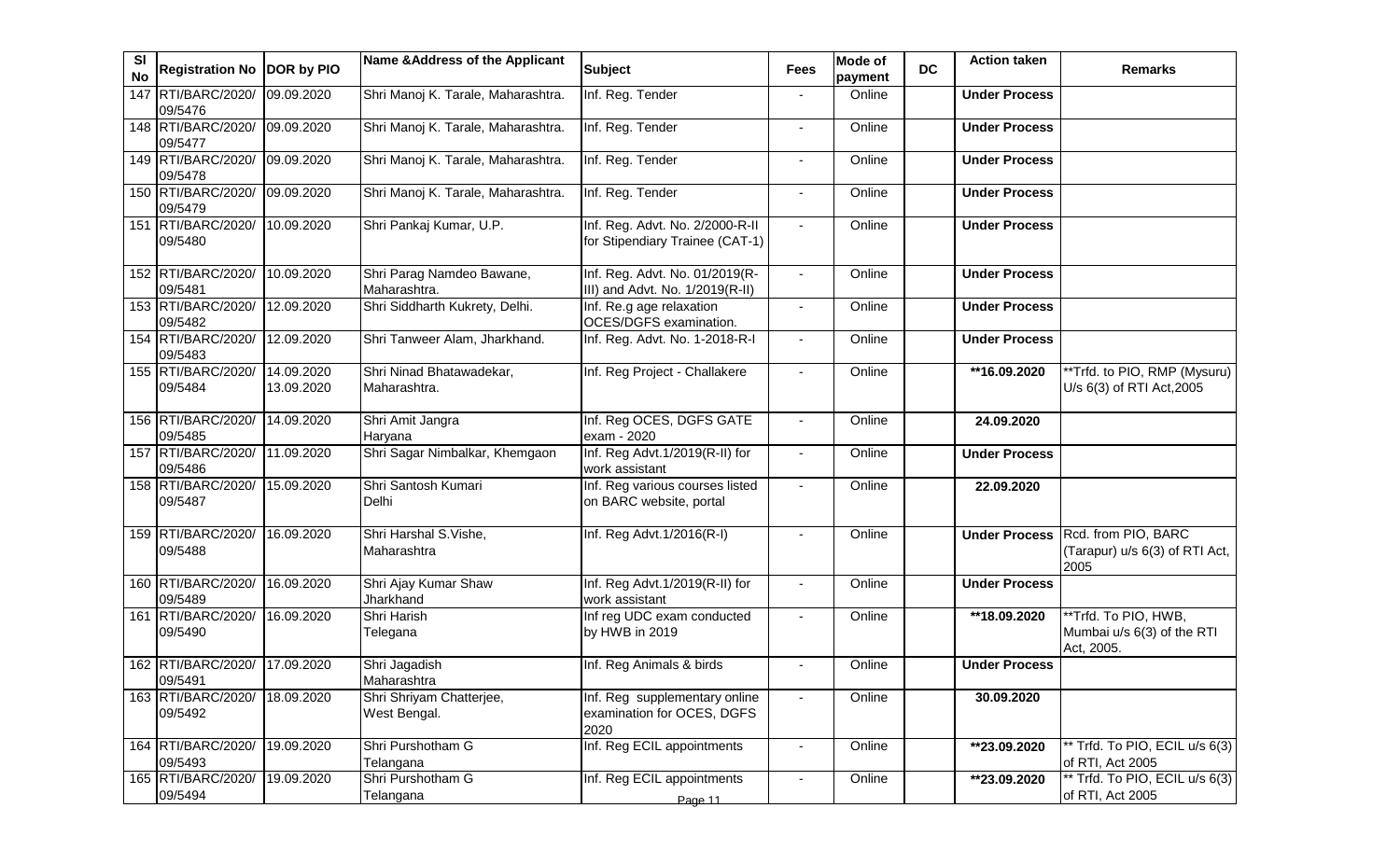| SI<br><b>No</b>  | Registration No DOR by PIO               |            | Name & Address of the Applicant                            | <b>Subject</b>                                                                      | <b>Fees</b>              | <b>Mode of</b><br>payment | <b>DC</b> | <b>Action taken</b>  | <b>Remarks</b>                                                                                                  |
|------------------|------------------------------------------|------------|------------------------------------------------------------|-------------------------------------------------------------------------------------|--------------------------|---------------------------|-----------|----------------------|-----------------------------------------------------------------------------------------------------------------|
|                  | 166 RTI/BARC/2020/<br>09/5495            | 19.09.2020 | Shri Purshotham G<br>Telangana                             | Inf. Reg ECIL appointments                                                          | $\Delta$                 | Online                    |           | **23.09.2020         | ** Trfd. To PIO, ECIL u/s 6(3)<br>of RTI, Act 2005                                                              |
|                  | 167 RTI/BARC/2020/<br>09/5496            | 20.09.2020 | Shri Sonu Kumar<br>Delhi                                   | Inf reg Advt. 01/2019 (R-III)                                                       | $\blacksquare$           | Online                    |           | <b>Under Process</b> |                                                                                                                 |
|                  | 168 RTI/BARC/2020/ 20.09.2020<br>09/5497 |            | Shri Deepak Garg<br>Uttar pradesh.                         | Inf. Reg Scientific Monitoring                                                      | $\overline{a}$           | Online                    |           | <b>Under Process</b> |                                                                                                                 |
|                  | 169 RTI/BARC/2020/ 21.09.2020<br>09/5498 |            | Shri Alok Prasad Gupta,<br>Andhra Pradesh                  | Inf. Reg Advt.01/2020(R-IV)                                                         | $\overline{\phantom{a}}$ | Online                    |           | <b>Under Process</b> |                                                                                                                 |
|                  | 170 RTI/BARC/2020/ 21.09.2020<br>09/5499 |            | Shri Ashu Gupta,<br>Uttar pradesh                          | Inf. Reg OCES, DGFS<br>interview                                                    | $\sim$                   | Online                    |           | 30.09.2020           | Rcd. From PIO, BARC,<br>Tarapur u/s 6(3) of the RTI<br>Act, 2005.                                               |
|                  | 171 RTI/BARC/2020/ 21.09.2020<br>09/5500 |            | Dr. Munish Kumar, Maharashtra                              | Inf. Reg Government<br>advocates in his case                                        |                          | Paid<br>at Min. Of<br>Law |           | 30.09.2020           | Rcd from Min. Of Law &<br>Justice, Dept. Of Legal<br>affairs, Marine lines, Mumbai<br>u/s 6(3) of RTI Act, 2005 |
|                  | 172 RTI/BARC/2020/ 21.09.2020<br>09/5501 |            | Shri Vijaya Kumar Chakka<br>Andhra Pradesh                 | Inf. Reg Pension related to Shri<br>Prem Kumar (Emp No. 25211)<br>wrkg at CDM, BARC | 10                       | <b>IPO</b>                |           | <b>Under Process</b> |                                                                                                                 |
|                  | 173 RTI/BARC/2020/<br>09/5502            | 22.09.2020 | Shri Hrushaabh Mishra<br>Maharashtra                       | Inf. Reg designing & prototype<br>of UVC bulb                                       |                          | Online                    |           | <b>Under Process</b> |                                                                                                                 |
|                  | 174 RTI/BARC/2020/<br>09/5503            | 22.09.2020 | Shri Rakesh Sardar Patil<br>Maharashtra                    | Inf. Reg service book                                                               | 10                       | $\overline{1}$            |           | <b>Under Process</b> |                                                                                                                 |
|                  | 175 RTI/BARC/2020/<br>09/5504            | 24.09.2020 | Shri Hrushaabh Mishra<br>Maharashtra                       | Inf. Reg UV lights usage at<br>COVID testing centres                                |                          | Online                    |           |                      | Under Process Rcd from NCDC u/s 6(3) of<br>RTI Act, 2005                                                        |
|                  | 176 RTI/BARC/2020/<br>09/5505            | 24.09.2020 | Shri Mohan G.Pednekar<br>Maharashtra                       | Inf. Reg food pckts on<br>23.09.2020                                                | 10                       | Cash                      |           | <b>Under Process</b> |                                                                                                                 |
|                  | 177 RTI/BARC/2020/<br>09/5506            | 24.09.2020 | Shri R.K Nevge<br>Maharashtra                              | Inf. Reg rule/law on hearing<br>loss/partial hearing loss                           | 10                       | Cash                      |           | <b>Under Process</b> |                                                                                                                 |
|                  | 178 RTI/BARC/2020/<br>09/5507            | 25.09.2020 | Shri Hrushaabh Mishra<br>Maharashtra                       | Inf. Reg designing & prototype<br>of UVC bulb                                       |                          | Online                    |           | <b>Under Process</b> |                                                                                                                 |
|                  | 179 RTI/BARC/2020/<br>09/5508            | 25.09.2020 | Shri Hrushaabh Mishra<br>Maharashtra                       | Inf. Reg Convalescent Plasma<br>(SARSCoV2)                                          | $\overline{a}$           | Online                    |           | <b>Under Process</b> |                                                                                                                 |
|                  | 180 RTI/BARC/2020/<br>09/5509            | 25.09.2020 | Shri Hrushaabh Mishra<br>Maharashtra                       | Inf. Reg use of Irradiation<br>system for COVID treatment                           | $\blacksquare$           | Online                    |           | <b>Under Process</b> |                                                                                                                 |
|                  | 181 RTI/BARC/2020/<br>09/5510            | 25.09.2020 | Shri Rohit Bhalla<br>Gujarat                               | Inf. Reg catering staff                                                             | $\blacksquare$           | Online                    |           | <b>Under Process</b> |                                                                                                                 |
| $\overline{182}$ | RTI/BARC/2020/<br>09/5511                | 25.09.2020 | Shri Abhishek Saxena<br>Kalyanpur,<br><b>Uttar Pradesh</b> | Inf. Reg rectt process Through<br><b>GATE EXAM</b>                                  |                          | Online                    |           | <b>Under Process</b> |                                                                                                                 |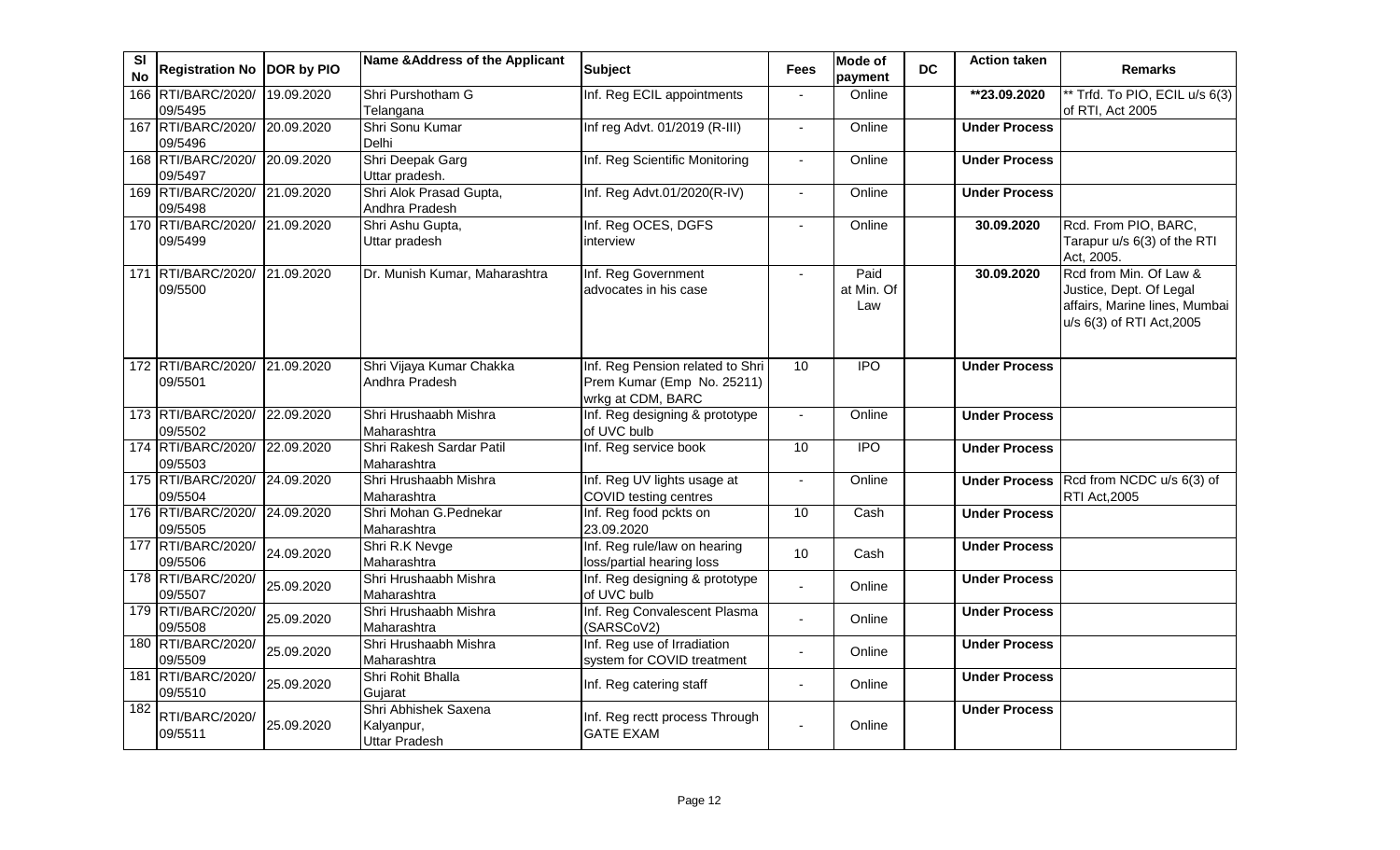| <b>SI</b><br><b>No</b> | Registration No DOR by PIO       |            | Name & Address of the Applicant             | <b>Subject</b>                                                                                               | <b>Fees</b> | <b>Mode of</b><br>payment | <b>DC</b> | <b>Action taken</b>  | <b>Remarks</b>                                                                                                                            |
|------------------------|----------------------------------|------------|---------------------------------------------|--------------------------------------------------------------------------------------------------------------|-------------|---------------------------|-----------|----------------------|-------------------------------------------------------------------------------------------------------------------------------------------|
| 183                    | <b>RTI/BARC/2020/</b><br>09/5512 | 25.09.2020 | Ms. Sandhya Mishra, Maharashtra             | Inf. Reg expenditure, patent,<br>tech.transfer, townships,<br>appointments & transfers of<br>SO's w.r.t BARC |             | Online                    |           |                      | Under Process Rcd. from PIO, DAE u/s 6 (3)<br>of RTI Act, 2005<br>Partly trfd.to PIO, DCSEM<br>u/s 6(3) of RTI Act, 2005 on<br>29.09.2020 |
| 184                    | RTI/BARC/2020/<br>09/5513        | 25.09.2020 | Shri N.D.V Sukumar, Karnataka,              | Inf. Reg pay scale of<br>radiographer as per 6th & 7th<br><b>CPC</b>                                         |             | Online                    |           | <b>Under Process</b> | Rcd. from PIO, DAE u/s 6(3)<br>of RTI Act, 2005                                                                                           |
|                        | 185 RTI/BARC/2020/<br>09/5514    | 26.09.2020 | Shri Mohit, Haryana                         | Inf. Reg Advt.01/2019 (R-III)<br><b>UDC</b> Exam                                                             |             | Online                    |           | <b>Under Process</b> |                                                                                                                                           |
|                        | 186 RTI/BARC/2020/<br>09/5515    | 27.09.2020 | Shri Nepal Singh Lodhi, Madhya<br>Pradesh   | Inf. Reg Radiation safety<br>regulations                                                                     |             | Online                    |           | <b>Under Process</b> |                                                                                                                                           |
| 187                    | RTI/BARC/2020/<br>09/5516        | 28.09.2020 | Shri Sandeep Arora, Maharashtra             | Inf. Reg validity extension of<br>transport permission by AERB                                               | 10          | <b>IPO</b>                |           | **30.09.2020         | **Trfd. to PIO, BARC<br>(Tarapur) u/s 6(3) of RTI<br>Act, 2005                                                                            |
| 188                    | RTI/BARC/2020/<br>09/5517        | 28.09.2020 | Smt. Lata Gangaram Koli,<br>Maharashtra.    | Inf. Reg complaint against Shri<br>Rumde R.M (Emp No. 16598)                                                 | 10          | <b>IPO</b>                |           | <b>Under Process</b> |                                                                                                                                           |
|                        | 189 RTI/BARC/2020/<br>09/5518    | 28.09.2020 | Shri Pandit R.Shende<br>Maharashtra.        | Inf. Reg DQE examination                                                                                     |             | Online                    |           | <b>Under Process</b> |                                                                                                                                           |
|                        | 190 RTI/BARC/2020/<br>09/5519    | 29.09.2020 | Shri Arvind Meena, Rajasthan.               | Inf. Reg Advt. 01/2018 (R-I)                                                                                 |             | Online                    |           | <b>Under Process</b> |                                                                                                                                           |
| 191                    | RTI/BARC/2020/<br>09/5520        | 30.09.2020 | Shri Mandar Suresh Shewale,<br>Maharashtra. | Inf. Reg TO/C (Mech.Engg)<br>against Advt.01/2020 (R-IV)                                                     |             | Online                    |           |                      | Under Process Rcd. From PIO, BARC<br>(Tarapur) u/s 6 (3) of RTI Act,<br>2005                                                              |
|                        | 192 RTI/BARC/2020/<br>09/5521    | 30.09.2020 | Shri Ashok Mahale, Maharashtra.             | Inf. Reg CHSS beneficiaries<br>w.r.t. COVID-19                                                               | 10          | <b>IPO</b>                |           | <b>Under Process</b> |                                                                                                                                           |
|                        | 193 RTI/BARC/2020/<br>09/5522    | 30.09.2020 | Shri Karan Nixanbhai Parmar<br>Guiarat      | Inf. Reg vacany of Cat-II Plant<br>Operator                                                                  |             | Online                    |           |                      | Under Process Rcd. From PIO, DAE u/s 6(3)<br>of RTI Act, 2005                                                                             |
|                        | 194 RTI/BARC/2020/<br>09/5523    | 30.09.2020 | Shri M Kranthi Kumar, Telangana.            | Inf. Reg Advt.1/2018(R-I)                                                                                    |             | Online                    |           | <b>Under Process</b> |                                                                                                                                           |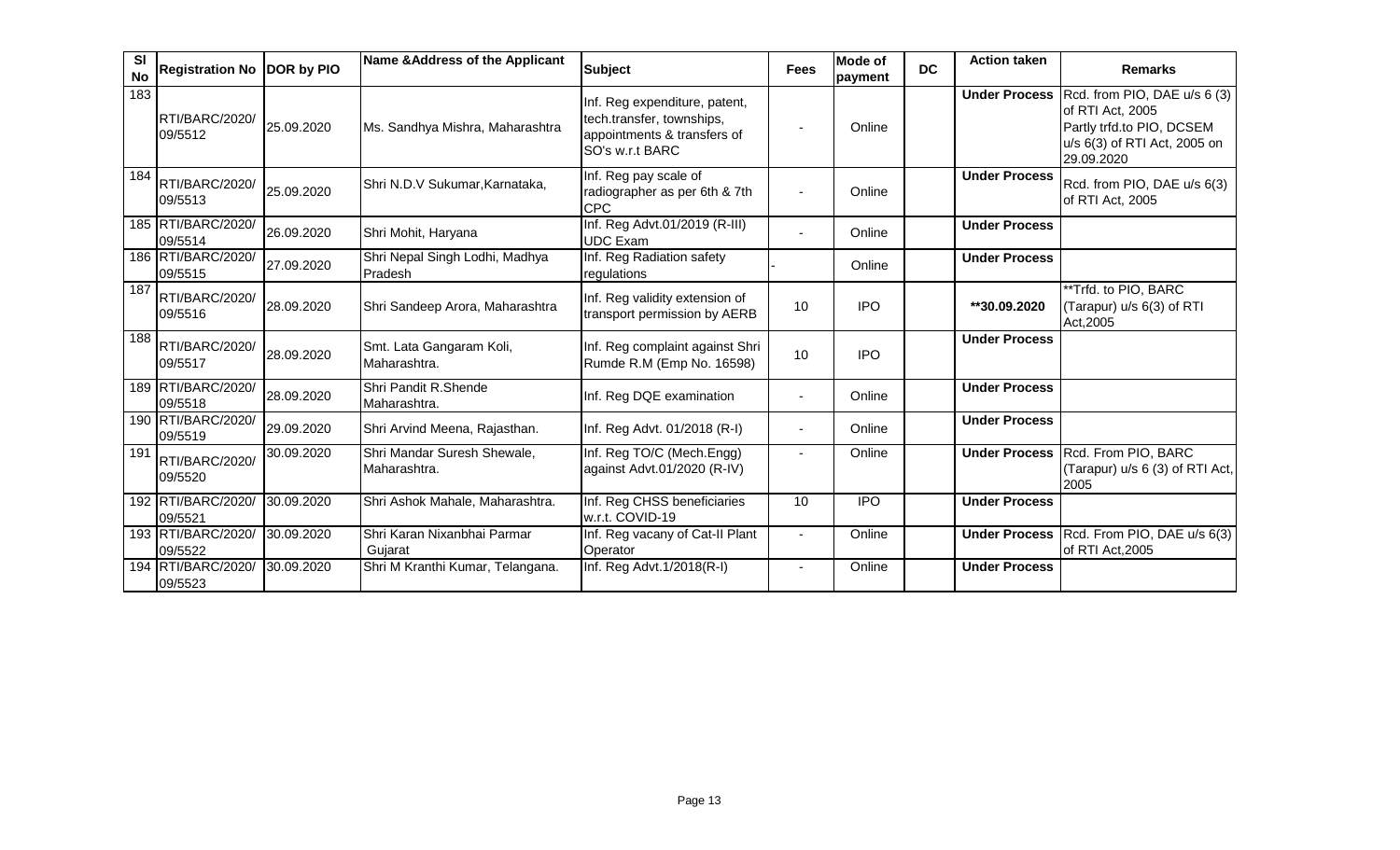## **FIRST APPEAL**

## **Quaterly Report on Implementation of RTI for the period from 01.07.2020 to 30.09.2020**

| <b>SI</b> |                                      | DOR by PIO | Name & Address of the Applicant  | <b>Subject</b>                 | <b>Action taken</b> | <b>Disposal of Appeal</b>      | <b>Remarks</b>        |
|-----------|--------------------------------------|------------|----------------------------------|--------------------------------|---------------------|--------------------------------|-----------------------|
| <b>No</b> | <b>Registration</b>                  |            |                                  |                                |                     |                                |                       |
|           | <b>No</b>                            |            |                                  |                                |                     |                                |                       |
|           | RTI/BARC/202 07.01.2020              |            | Ms. Shobha P. Jagtap,            | Inf. Reg. Use of Vehicle       | *05.02.2020         | Appeal received on 24.02.2020. | Delayed due to COVID- |
|           | 0/01/5192                            |            | Maharashtra                      |                                |                     | Disposed on 10.07.2020         | 19 lockdown           |
| 2         | RTI/BARC/202 12.03.2020              |            | Dr. Sailen Ghosh, Maharashtra    | Inf. Reg. Complaint made by    | *19.05.2020         | Appeal received on 12.06.2020. |                       |
|           | 0/03/5292                            |            |                                  | self                           |                     | Disposed on 24.07.2020.        |                       |
| 3         | RTI/BARC/202 21.03.2020              |            | Shri B. P. Meena, Rajasthan      | Inf. Reg. recognition of qual. | 27.05.2020          | Appeal received on 24.06.2020. |                       |
|           | 0/03/5303                            |            |                                  | For STPT                       |                     | Disposed on 06.08.2020.        |                       |
| 4         | RTI/BARC/202 27.05.2020              |            | Shri Shriyam Chatterjee, West    | Inf. Reg. roles &              | 23.06.2020          | Appeal received on 25.06.2020. |                       |
|           | 0/03/5322                            |            | Bengal.                          | responsibilities of SOs        |                     | Disposed on 03.08.2020         |                       |
|           |                                      |            |                                  | recrtuited through OCES        |                     |                                |                       |
| 5         | RTI/BARC/202 12.06.2020              |            | Shri Ravinder Singh, H.P.        | reg. ASO rect                  | *13.07.2020         | Appeal received on 14.07.2020. |                       |
|           | 0/06/5332                            | 22.06.2020 |                                  |                                |                     | Disposed on 03.08.2020         |                       |
|           |                                      |            |                                  |                                |                     |                                |                       |
| 6         | RTI/BARC/202 05.06.2020              |            | Shri Manoj Kumar Rai, U.P.       | Inf. Reg. NDA, OTA and         | 03.07.2020          | Appeal received on 18.07.2020. |                       |
|           | 0/06/5325                            |            |                                  | Holiday allowance              |                     | Disposed on 02.09.2020         |                       |
|           |                                      |            |                                  |                                |                     |                                |                       |
|           |                                      |            |                                  |                                |                     |                                |                       |
|           | RTI/BARC/202 15.07.2020              |            | Shri Alkesh Sharma, Gujarat      | Inf. Re.g tender               | 22.07.2020          | Appeal received on 23.07.2020. |                       |
|           | 0/07/5370                            |            |                                  |                                |                     | Disposed on 10.08.2020         |                       |
|           |                                      |            |                                  |                                |                     |                                |                       |
|           |                                      |            |                                  |                                |                     |                                |                       |
| 8         | RTI/BARC/202 20.06.2020<br>0/06/5340 |            | Dr. Munish Kumar, Maharashtra    | Status of letter given by self | 20.06.2020          | Appeal received on 29.07.2020. |                       |
|           |                                      |            |                                  |                                |                     | Disposed on 08.09.2020         |                       |
|           |                                      |            |                                  |                                |                     |                                |                       |
| 9         | RTI/BARC/201 20.12.2019              |            | Shri Alex Sequeira, Maharashtra. | Inf. Reg. APAR guidelines      | 16.01.2020          | Appeal received on 06.08.2020. |                       |
|           | 9/12/5158                            |            |                                  |                                |                     | Disposed on 14.09.2020         |                       |
|           |                                      |            |                                  |                                |                     |                                |                       |
|           |                                      |            |                                  |                                |                     |                                |                       |
| 10        | RTI/BARC/202 17.07.2020              |            | Shri Kunal M. Birwadkar,         | Inf. Reg. BARC employee        | *14.08.2020         | Appeal received on 14.08.2020. |                       |
|           | 0/07/5372                            |            | Maharashtra                      |                                |                     | Disposed on 14.09.2020         |                       |
|           |                                      |            |                                  |                                |                     |                                |                       |
|           |                                      |            |                                  |                                |                     |                                |                       |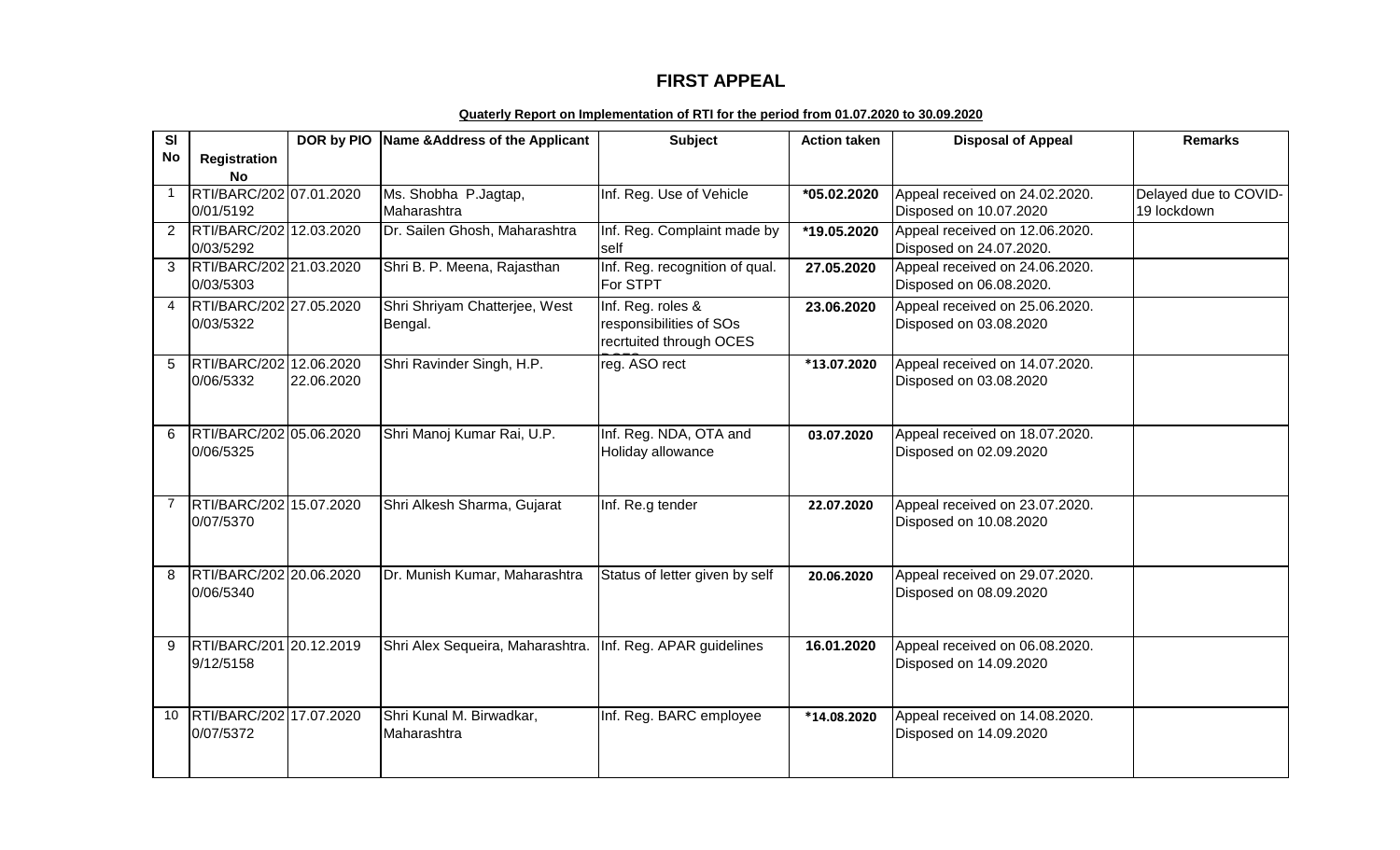| SI              |                                         | DOR by PIO Name & Address of the Applicant      | <b>Subject</b>                                                                              | <b>Action taken</b> | <b>Disposal of Appeal</b>                                | <b>Remarks</b> |
|-----------------|-----------------------------------------|-------------------------------------------------|---------------------------------------------------------------------------------------------|---------------------|----------------------------------------------------------|----------------|
| <b>No</b>       | <b>Registration</b><br><b>No</b>        |                                                 |                                                                                             |                     |                                                          |                |
| 11              | RTI/BARC/202 24.07.2020<br>0/07/5385    | Shri Prema Ram, Rajasthan.                      | Inf. Reg. promotion norms                                                                   | 21.08.2020          | Appeal received on 24.08.2020.<br>Disposed on 25.09.2020 |                |
| 12 <sup>2</sup> | RTI/BARC/202 08.07.2020<br>0/07/5364    | Shri. B. R. Patel, Gujarat                      | Inf. Reg. Expression of Interst<br>(EOI) & Schedule of rate of<br>multispeciality hospital. | 07.08.2020          | Appeal received on 31.08.2020.<br><b>Under Process</b>   |                |
|                 | 13 RTI/BARC/202 24.06.2020<br>0/06/5343 | Ms. Nirmala Haribhau<br>Shahasane, Maharashtra. | Reg. issuance of CHSS card<br>to unmarried daughter                                         | 24.07.2020          | Appeal received on 04.09.2020.<br><b>Under Process</b>   |                |
|                 | 14 RTI/BARC/202 30.07.2020<br>0/07/5400 | Shri Pravin Mehta, Maharashtra.                 | Inf. Re.g tender                                                                            | 20.08.2020          | Appeal received on 07.09.2020.<br>Disposed on 24.09.2020 |                |
|                 | 15 RTI/BARC/202 17.08.2020<br>0/08/5431 | Shri V S Nambi Kumar, M.P.                      | Inf. Reg. UDC roster                                                                        | 10.09.2020          | Appeal received on 11.09.2020.<br><b>Under Process</b>   |                |
|                 | 16 RTI/BARC/202 18.08.2020<br>0/08/5434 | Shri Shivshankar Chaurasiya,<br>Maharashtra.    | Inf. Reg. additional<br>qualification                                                       | 09.09.2020          | Appeal received on 13.09.2020.<br>Disposed on 16.09.2020 |                |
|                 | 17 RTI/BARC/202 18.08.2020<br>0/08/5435 | Shri Dhanaji Gundu Kasalkar,<br>Maharashtra.    | Inf. Reg. Ststus of letter given<br>by self.                                                | 09.09.2020          | Appeal received on 16.09.2020.<br><b>Under Process</b>   |                |
|                 | 18 RTI/BARC/202 14.03.2020<br>0/03/5294 | Shri Jitesh Kumar Jha, Bihar.                   | Inf. Reg. Steno grade exam                                                                  | 19.05.2020          | Appeal received on 17.09.2020.<br><b>Under Process</b>   |                |
| 19              | RTI/BARC/202 24.08.2020<br>0/08/5442    | Shri B. Das, Tamil Nadu                         | Inf. Reg DR during promotion<br>interview                                                   | 17.09.2020          | Appeal received on 21.09.2020.<br><b>Under Process</b>   |                |
|                 | 20 RTI/BARC/202 15.09.2020<br>0/09/5487 | Shri Santosh Kumari<br>Delhi                    | Inf. Reg various courses<br>listed on BARC website,<br>portal                               | 22.09.2020          | Appeal received on 23.09.2020.<br><b>Under Process</b>   |                |
| 21              | RTI/BARC/202 29.07.2020<br>0/07/5388    | Smt. Lata Gangaram Koli,<br>Maharashtra.        | Inf. Re.g BARC employee<br>death certificate                                                | *26.08.2020         | Appeal received on 29.09.2020.<br><b>Under Process</b>   |                |